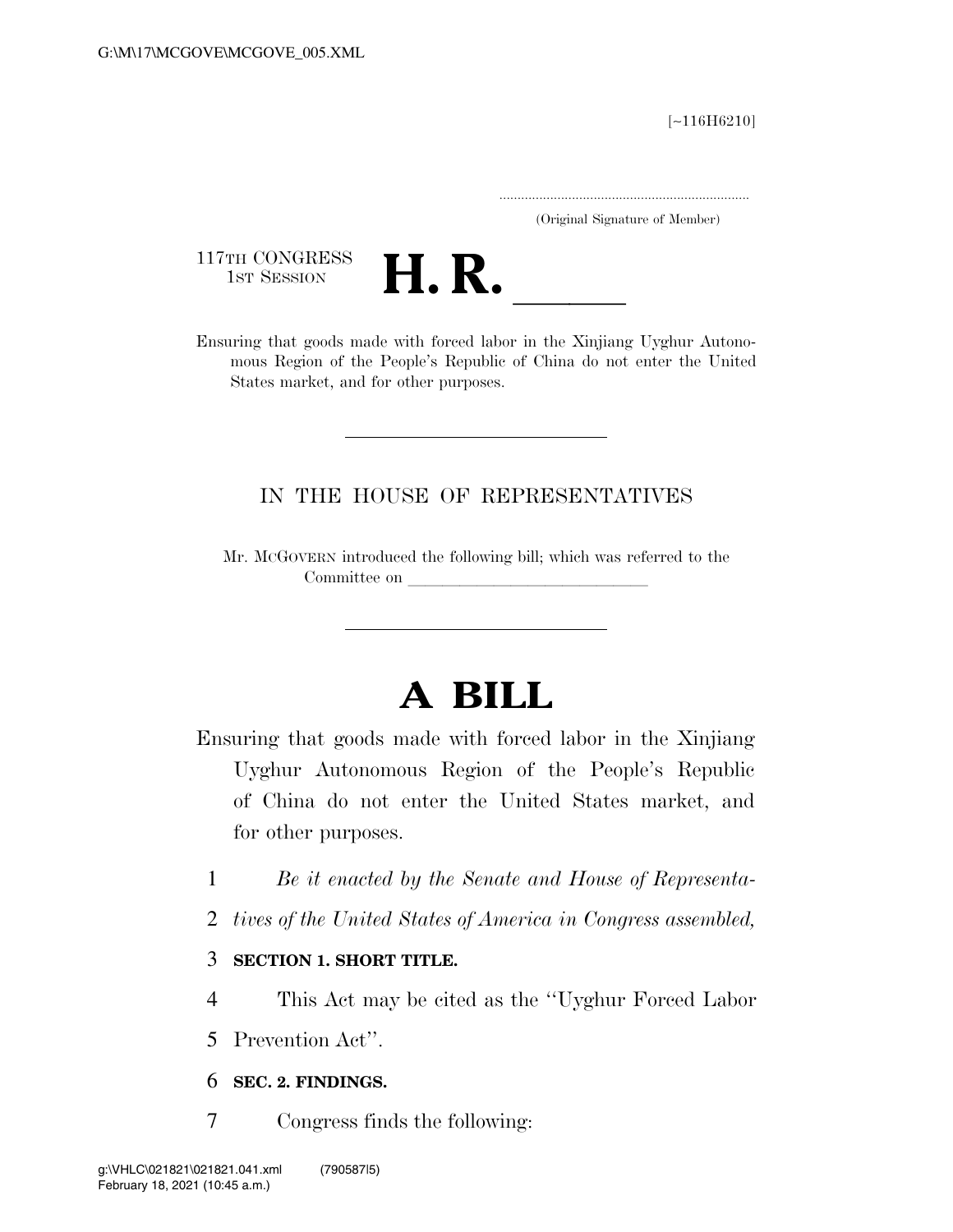(1) In the Xinjiang Uyghur Autonomous Re- gion of China, the Government of the People's Re- public of China has, since 2017, arbitrarily detained as many as 1.8 million Uyghurs, Kazakhs, Kyrgyz, and members of other Muslim minority groups in a system of extrajudicial mass internment camps, in addition to arbitrarily detaining many in formal prisons and detention centers, and has subjected de- tainees to forced labor, torture, political indoctrina-tion, and other severe human rights abuses.

 (2) Forced labor exists within the Xinjiang Uyghur Autonomous Region's system of mass in- ternment camps, and throughout the region, and is confirmed by the testimony of former camp detain- ees, satellite imagery, official media reports, publicly available documents, official statements, and official leaked documents from the Government of the Peo- ple's Republic of China as part of a targeted cam-paign of repression of Muslim ethnic minorities.

 (3) In addition to reports from researchers and civil society groups documenting evidence that many factories and other suppliers in the Xinjiang Uyghur Autonomous Region are exploiting forced labor, the Department of Commerce's Bureau of Industry and Security on July 22, 2020, added eleven entities to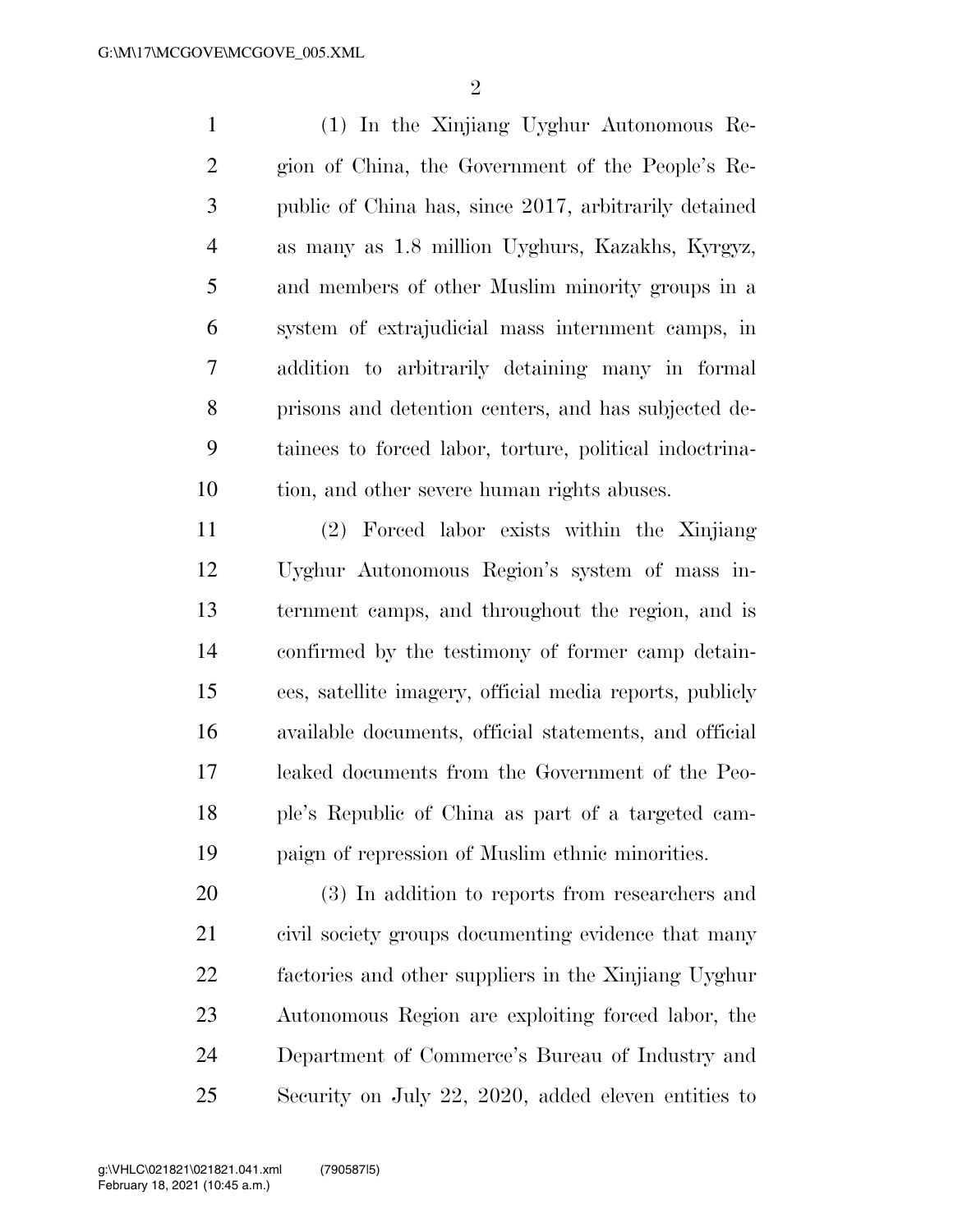the entity list after determining the entities had been ''implicated in human rights violations and abuses in the implementation of China's campaign of repression, mass arbitrary detention, forced labor and high-technology surveillance against Uyghurs, Kazakhs, and other members of Muslim minority groups in the Xinjiang Uyghur Autonomous Re-gion''.

 (4) Audits and efforts to vet products and sup- ply chains in the Xinjiang Uyghur Autonomous Re- gion are unreliable due to the extent forced labor has been integrated into the regional economy, the mixing of involuntary labor with voluntary labor, the inability of witnesses to speak freely about working conditions given government surveillance and coer- cion, and the incentive of government officials to conceal government-sponsored forced labor.

 (5) The Department of State's June 2020 Traf- ficking in Persons Report found that ''Authorities offer subsidies incentivizing Chinese companies to open factories in close proximity to the internment camps, and to receive transferred detainees at sat- ellite manufacturing sites in other provinces. Local governments receive additional funds for each in-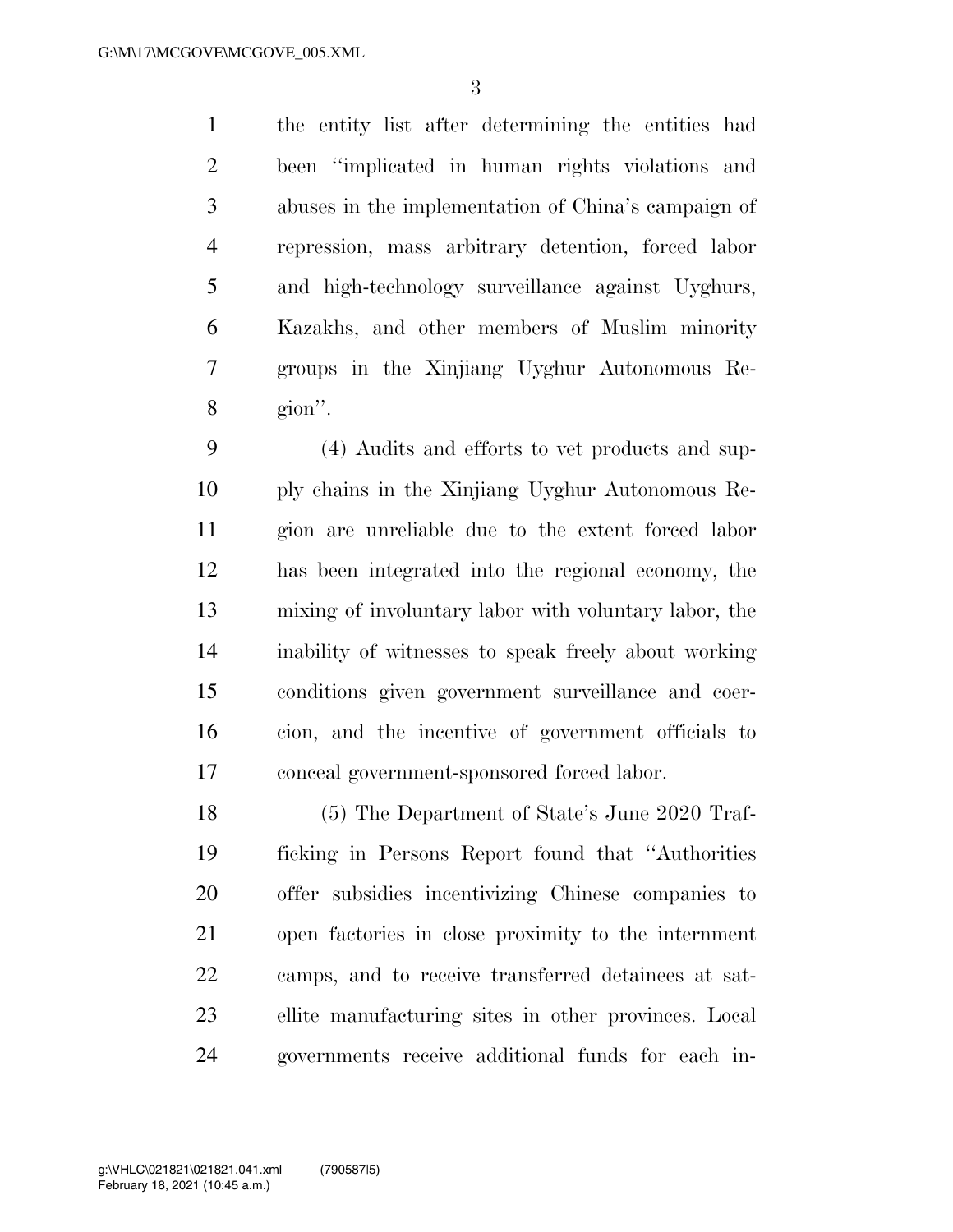mate forced to work in these sites at a fraction of minimum wage or without any compensation.''.

 (6) U.S. Customs and Border Protection has issued 11 ''Withhold Release Orders'' on products suspected to be produced with prison or forced labor in the Xinjiang Uyghur Autonomous Region. Prod- ucts subject to the ''Withhold Release Orders'' in- clude all cotton, cotton products, tomatoes, and to- mato products as well as certain garments, hair products, apparel, computer parts, and other prod-ucts.

 (7) In its 2019 Annual Report, the Congres- sional-Executive Commission on China (CECC) found that products reportedly produced with forced labor by current and former mass internment camp detainees included textiles, electronics, food prod-ucts, shoes, tea, and handicrafts.

 (8) Reports in 2020 indicated that, in recent years, People's Republic of China Government au- thorities had organized a labor training and transfer system on a mass scale. Under this system, hun- dreds of thousands of rural residents of the Tibet Autonomous Region participated in ''military-style'' training, ideological education, and vocational train-ing before being transferred to job postings in the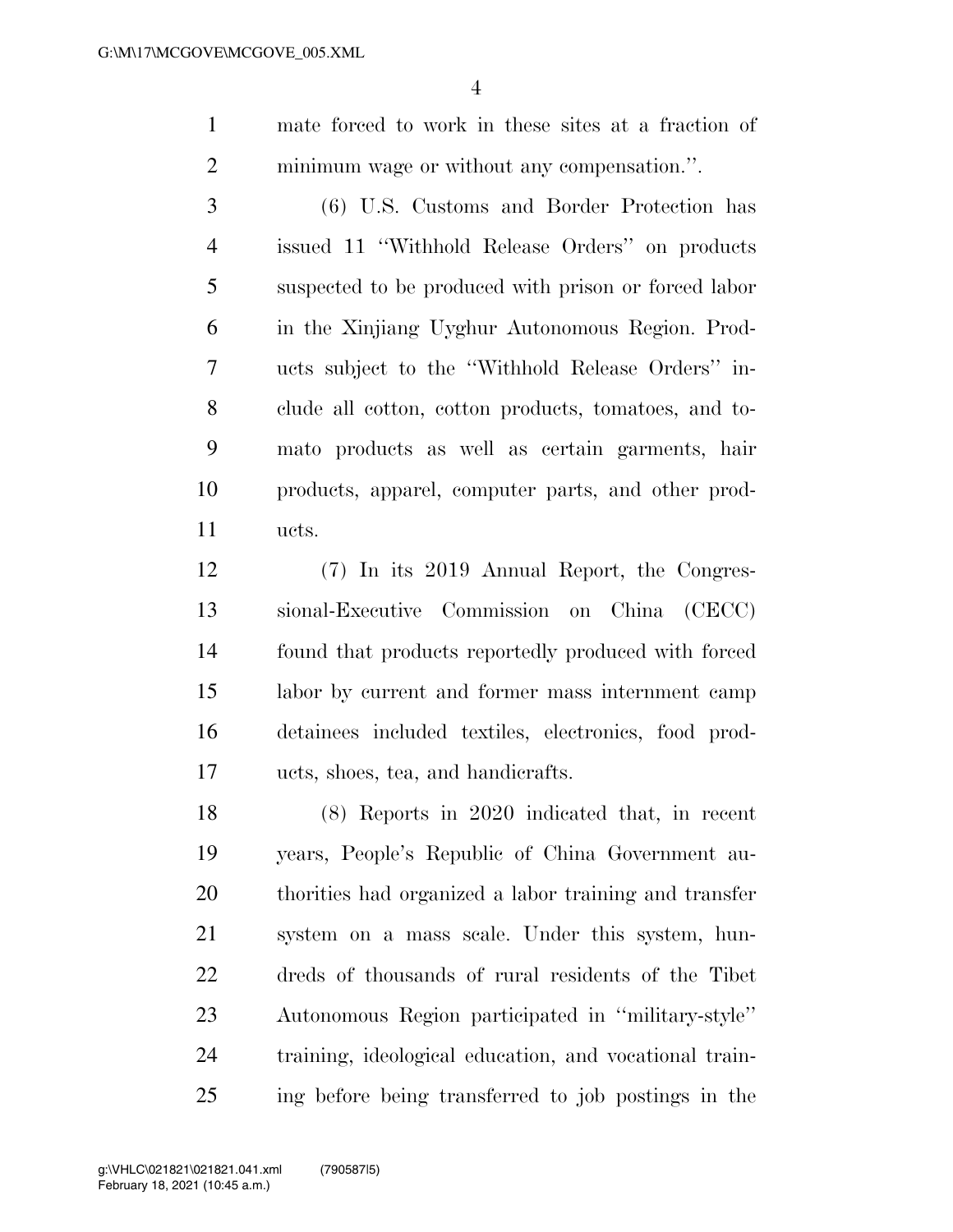Tibetan Autonomous Region or elsewhere in China. The similarity of the Tibet Autonomous Region sys- tem to that in the Xinjiang Uyghur Autonomous Re- gion raised fears that coercive practices or rights abuses may be taking place in the Tibet Autonomous Region.

 (9) Section 307 of the Tariff Act of 1930 (19 U.S.C. 1307) states that it is illegal to import into the United States ''goods, wares, articles, and mer- chandise mined, produced, or manufactured wholly or in part'' by forced labor. Such merchandise is subject to exclusion or seizure and may lead to criminal investigation of the importer.

 (10) The policies of the Government of the Peo- ple's Republic of China are in contravention of inter- national human rights instruments signed by that government, including—

 (A) the Universal Declaration of Human Rights and the International Covenant on Civil and Political Rights, which the People's Repub-21 lie of China has signed but not yet ratified; (B) the International Covenant on Eco-

 nomic, Social, and Cultural Rights, ratified by the People's Republic of China in 2001; and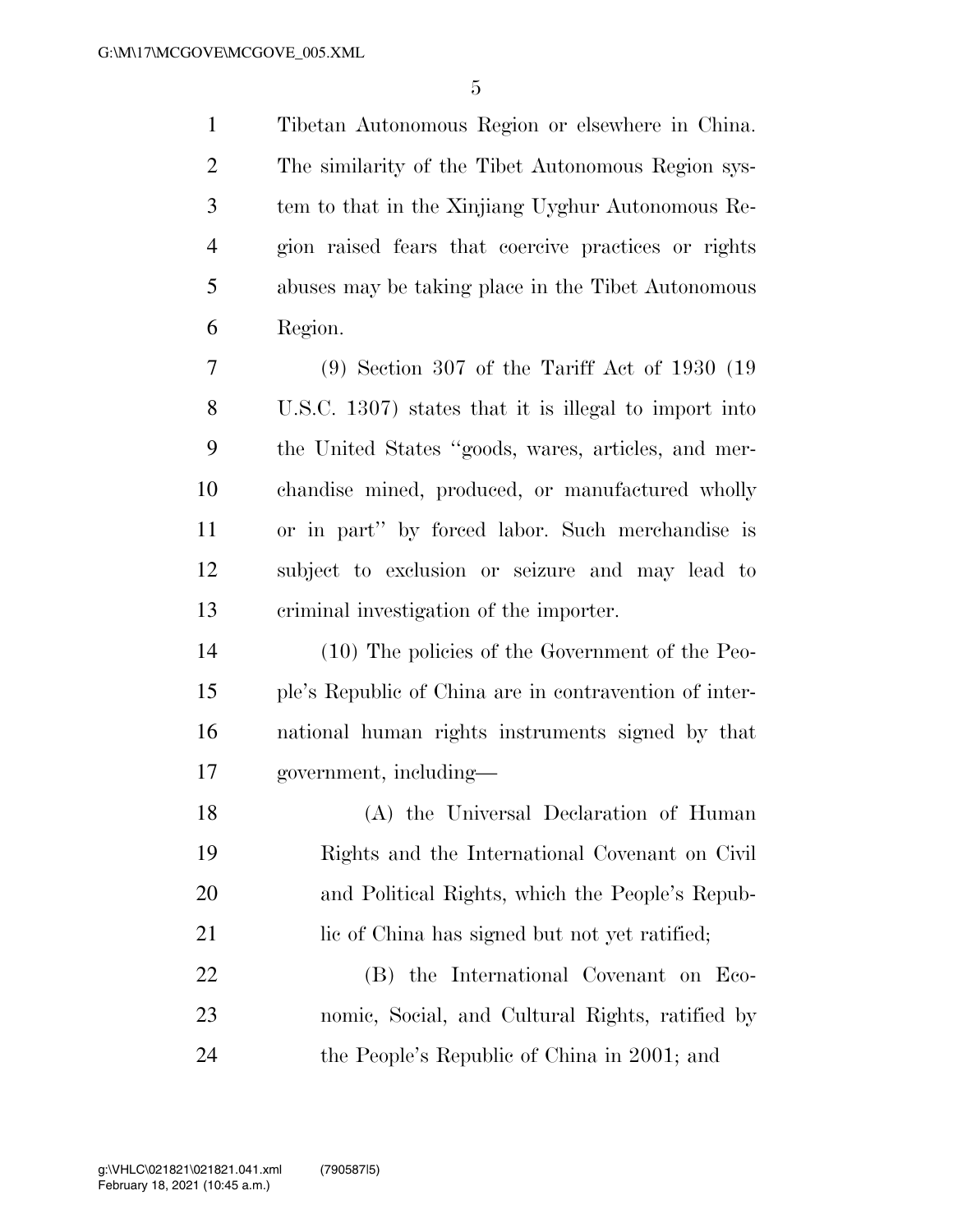(C) the United Nations Protocol to Pre- vent, Suppress and Punish Trafficking in Per- sons, Especially Women and Children (Palermo Protocol), to which the People's Republic of China has been a state party since February 2010.

#### **SEC. 3. STATEMENT OF POLICY.**

It is the policy of the United States—

 (1) to prohibit the import of all goods, wares, articles, or merchandise mined, produced, or manu- factured, wholly or in part, by forced labor from the People's Republic of China and particularly any such goods, wares, articles, or merchandise produced in the Xinjiang Uyghur Autonomous Region of China;

 (2) to encourage the international community to reduce the import of any goods made with forced labor from the People's Republic of China, particu- larly those goods mined, manufactured, or produced in the Xinjiang Uyghur Autonomous Region;

 (3) to coordinate with Mexico and Canada to ef- fectively implement Article 23.6 of the United States-Mexico-Canada Agreement to prohibit the im- portation of goods produced in whole or in part by forced or compulsory labor, which includes goods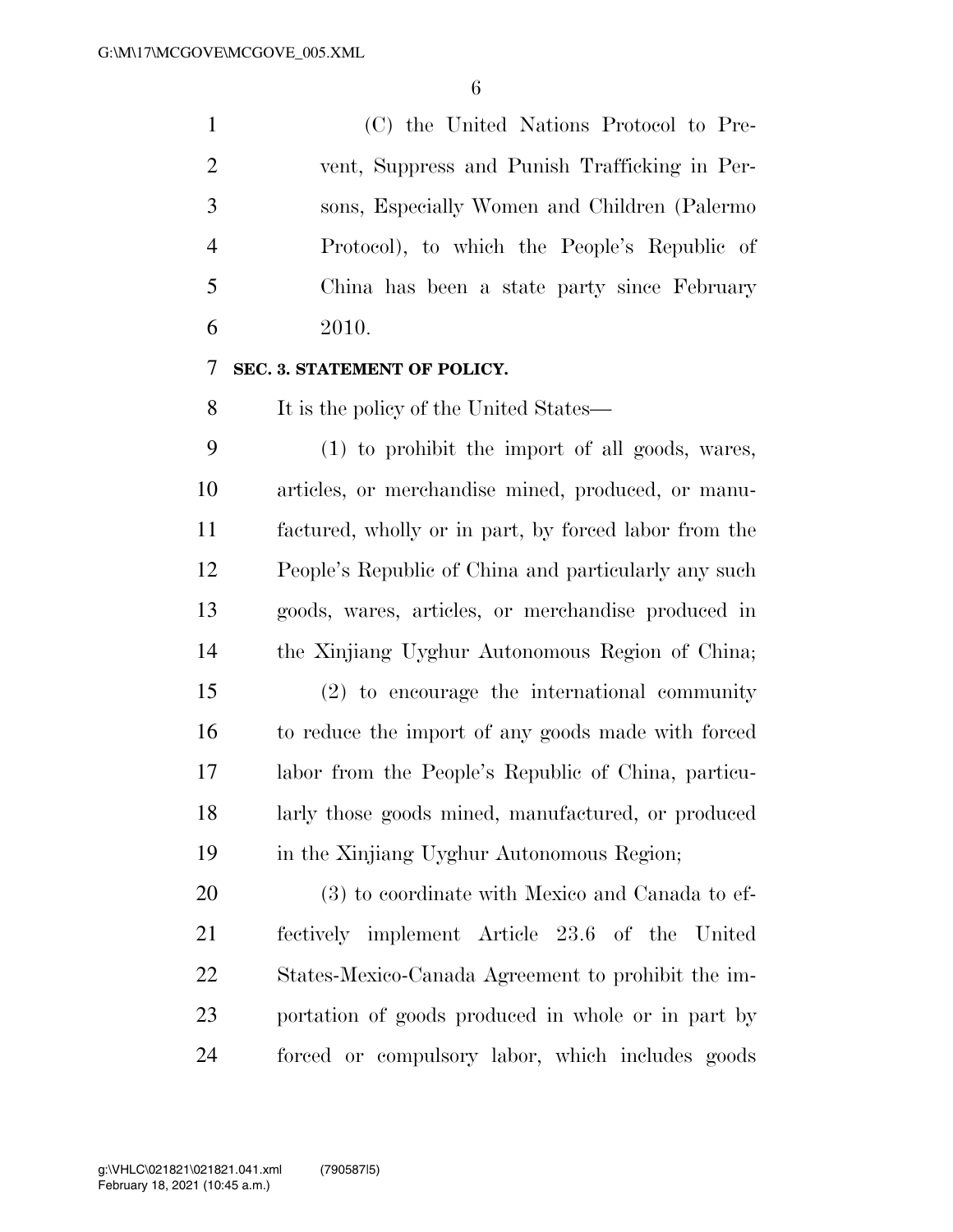produced in whole or in part by forced or compul-sory labor in the People's Republic of China;

 (4) to actively work to prevent, publicly de- nounce, and end human trafficking as a horrific as- sault on human dignity and to restore the lives of those affected by human trafficking, a modern form of slavery;

 (5) to regard the prevention of atrocities as in its national interest, including efforts to prevent tor- ture, enforced disappearances, severe deprivation of 11 liberty, including mass internment, arbitrary deten- tion, and widespread and systematic use of forced labor, and persecution targeting any identifiable eth-nic or religious group; and

 (6) to address gross violations of human rights in the Xinjiang Uyghur Autonomous Region through bilateral diplomatic channels and multilateral insti- tutions where both the United States and the Peo- ple's Republic of China are members and with all the authorities available to the United States Gov- ernment, including visa and financial sanctions, ex-22 port restrictions, and import controls.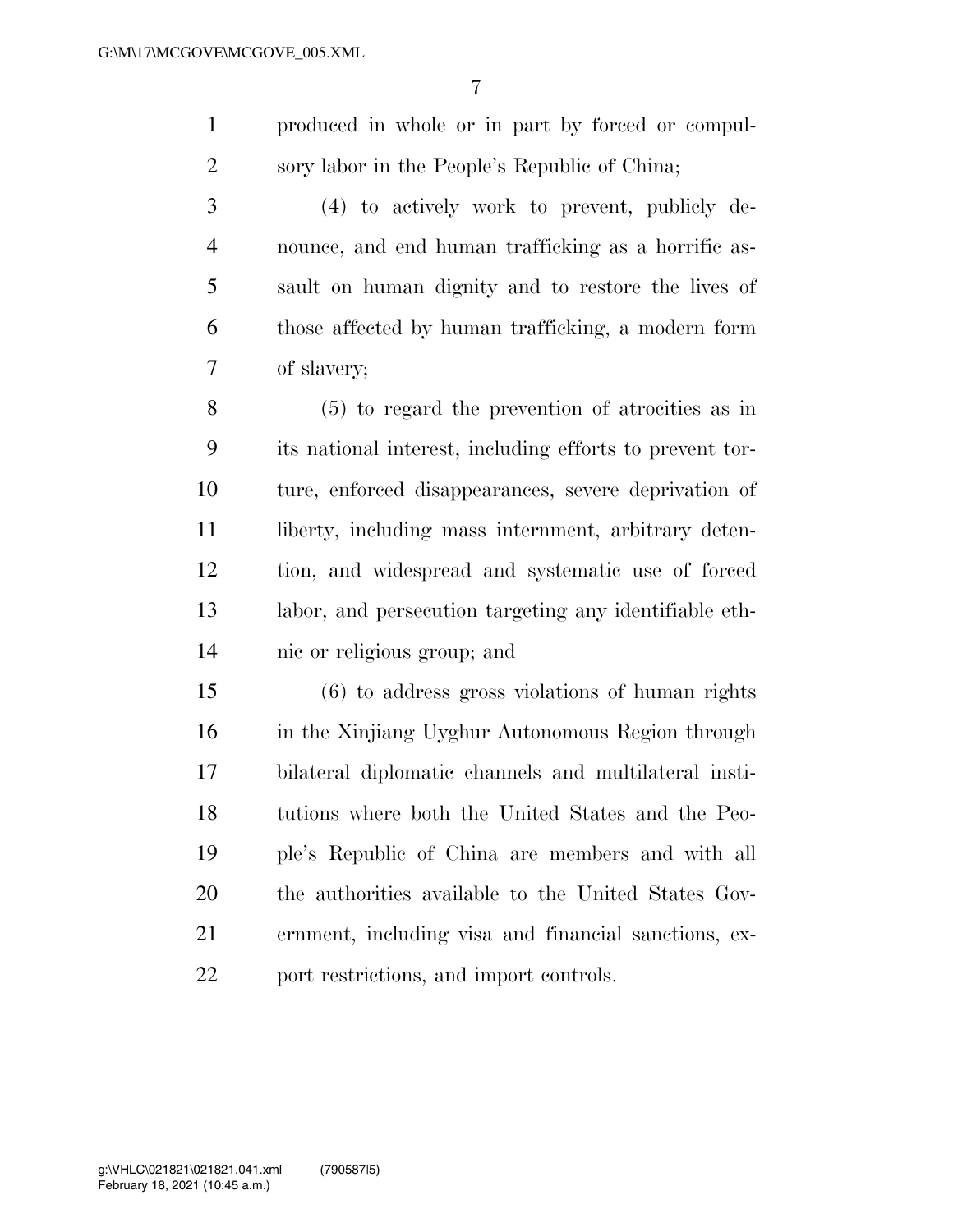### **SEC. 4. PROHIBITION ON IMPORTATION OF GOODS MADE IN THE XINJIANG UYGHUR AUTONOMOUS RE-GION.**

 (a) IN GENERAL.—Except as provided in subsection (b), all goods, wares, articles, and merchandise mined, produced, or manufactured wholly or in part in the Xinjiang Uyghur Autonomous Region of China, or by per- sons working with the Xinjiang Uyghur Autonomous Re- gion government for purposes of the ''poverty alleviation'' program or the ''pairing-assistance'' program which sub- sidizes the establishment of manufacturing facilities in the Xinjiang Uyghur Autonomous Region, shall be deemed to be goods, wares, articles, and merchandise described in section 307 of the Tariff Act of 1930 (19 U.S.C. 1307) and shall not be entitled to entry at any of the ports of the United States.

 (b) EXCEPTION.—The prohibition described in sub- section (a) shall not apply if the Commissioner of U.S. Customs and Border Protection—

 (1) determines, by clear and convincing evi- dence, that any specific goods, wares, articles, or merchandise described in subsection (a) were not produced wholly or in part by convict labor, forced labor, or indentured labor under penal sanctions; and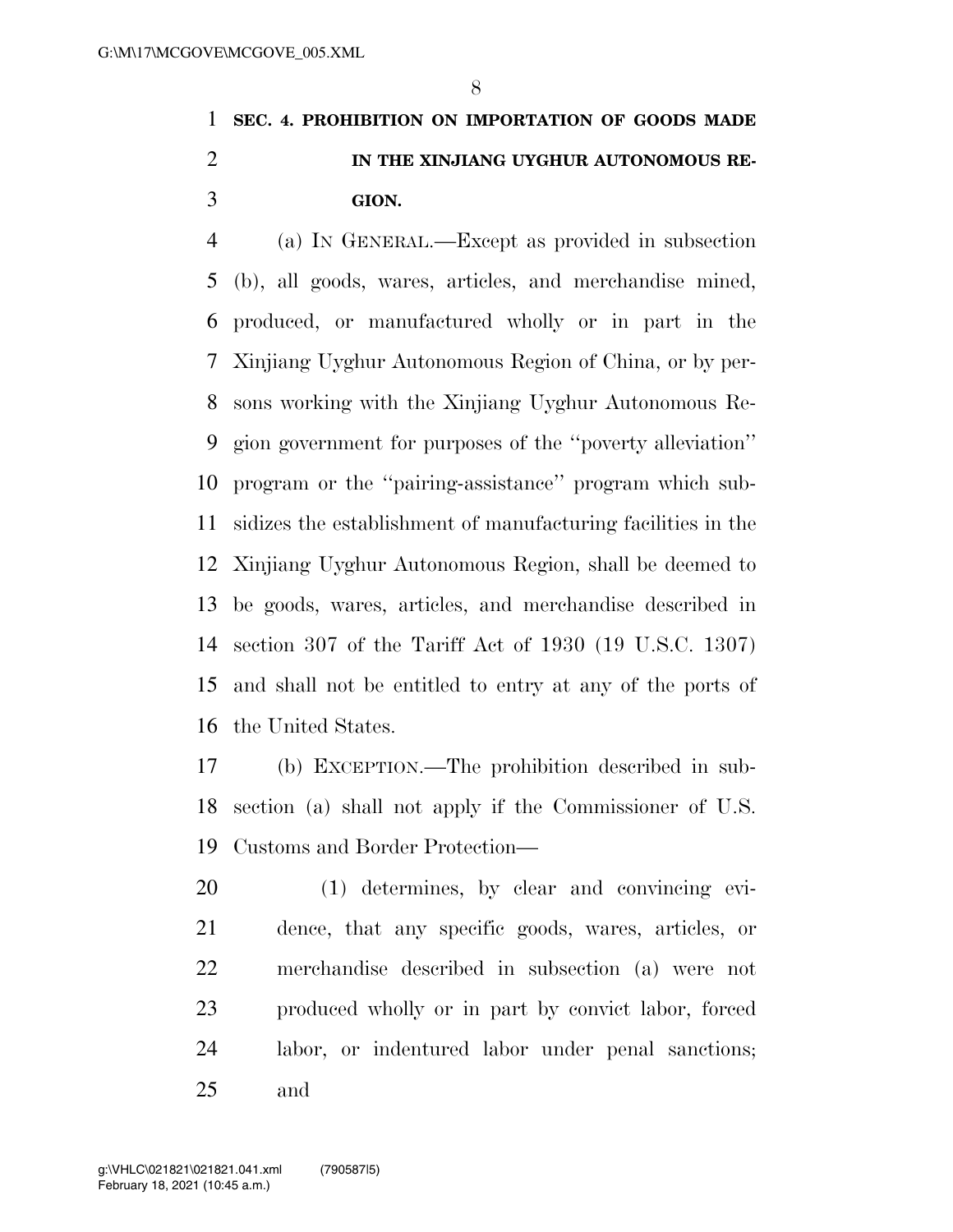(2) submits to the appropriate congressional committees and makes available to the public a re-port that contains such determination.

 (c) EFFECTIVE DATE.—This section shall take effect on the date that is 120 days after the date of the enact-ment of this Act.

### **SEC. 5. ENFORCEMENT STRATEGY TO ADDRESS FORCED LABOR IN THE XINJIANG UYGHUR AUTONO-MOUS REGION.**

 (a) IN GENERAL.—Not later than 120 days after the date of the enactment of this Act, the Forced Labor En- forcement Task Force, established under section 741 of the United States-Mexico-Canada Agreement Implementa- tion Act (19 U.S.C. 4681), shall submit to the appropriate congressional committees a report that contains an en- forcement strategy to effectively address forced labor in the Xinjiang Uyghur Autonomous Region of China or products made by Uyghurs, Kazakhs, Kyrgyz, Tibetans, or members of other persecuted groups through forced labor in any other part of the People's Republic of China. The enforcement strategy shall describe the specific en- forcement plans of the United States Government regard-ing—

 (1) goods, wares, articles, and merchandise de-scribed in section 4(a) that are imported into the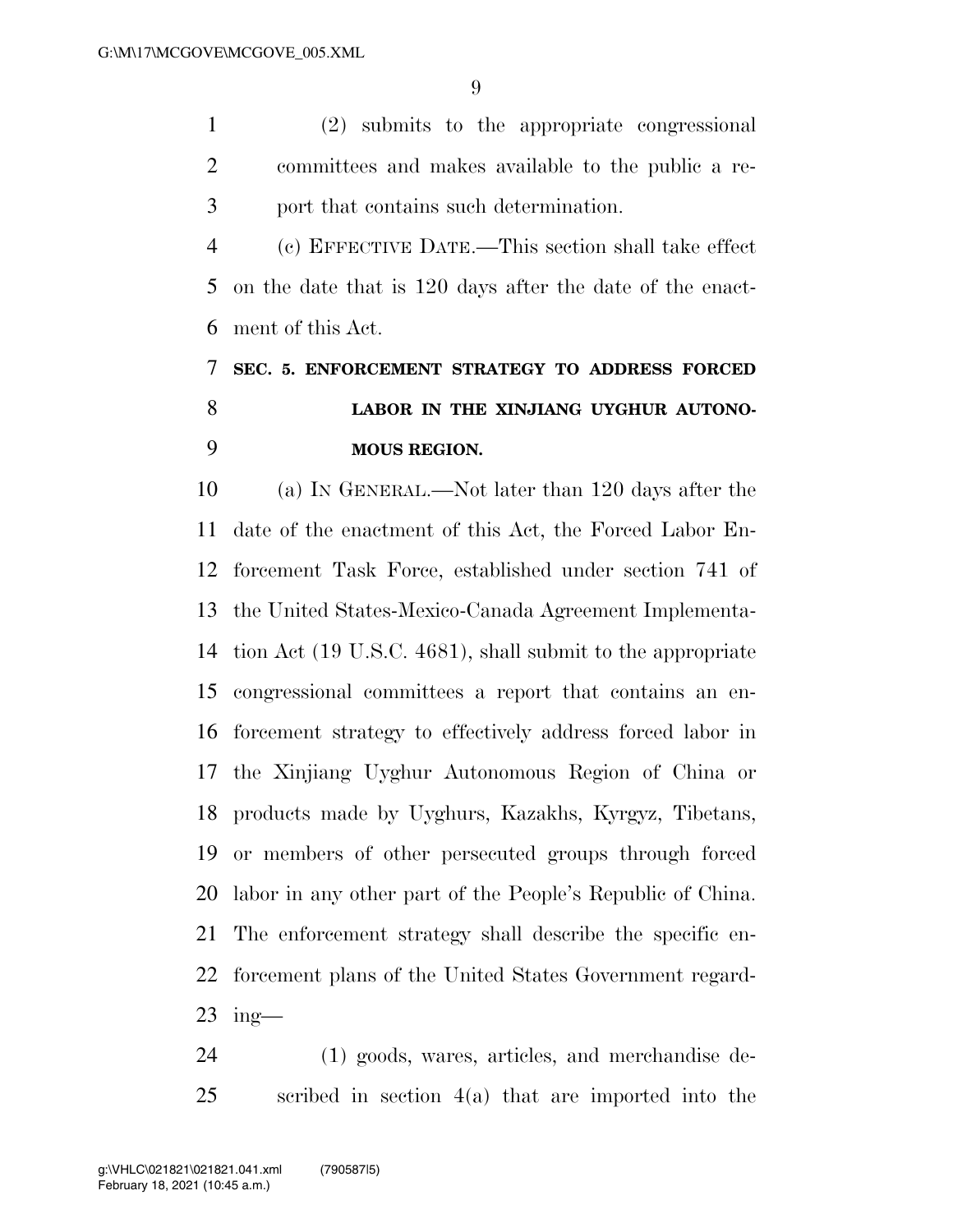United States directly from the Xinjiang Uyghur Autonomous Region or made by Uyghurs, Kazakhs, Kyrgyz, Tibetans, or members of other persecuted groups in any other part of the People's Republic of China;

 (2) goods, wares, articles, and merchandise de- scribed in section 4(a) that are imported into the United States from the People's Republic of China and are mined, produced, or manufactured in part in the Xinjiang Uyghur Autonomous Region or by persons working with the Xinjiang Uyghur Autono- mous Region government or the Xinjiang Production and Construction Corps for purposes of the ''poverty alleviation'' program or the ''pairing-assistance'' pro-gram; and

 (3) goods, wares, articles, and merchandise de- scribed in section 4(a) that are imported into the United States from third countries and are mined, produced, or manufactured in part in the Xinjiang Uyghur Autonomous Region or by persons working with the Xinjiang Uyghur Autonomous Region gov- ernment or the Xinjiang Production and Construc- tion Corps for purposes of the ''poverty alleviation'' program or the ''pairing-assistance'' program.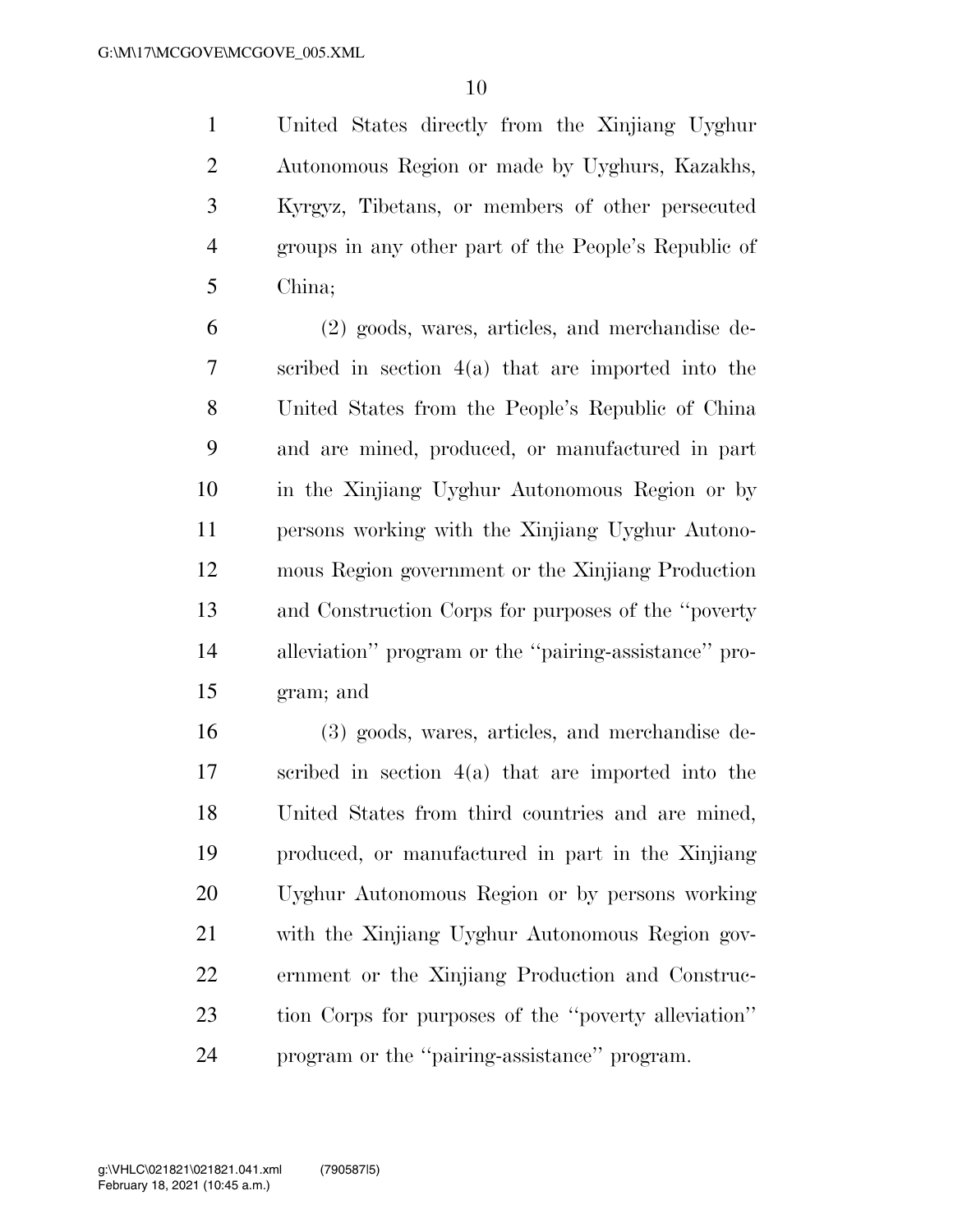(b) MATTERS TO BE INCLUDED.—The strategy re-quired by subsection (a) shall include the following:

 (1) A description of the actions taken by the United States Government to address forced labor in the Xinjiang Uyghur Autonomous Region under sec- tion 307 of the Tariff Act of 1930 (19 U.S.C. 1307), including a description of all Withhold Re- lease Orders issued, goods detained, and fines issued.

 (2) A list of products made wholly or in part by forced or involuntary labor in the Xinjiang Uyghur Autonomous Region or made by Uyghurs, Kazakhs, Kyrgyz, Tibetans, or members of other persecuted groups in any other part of the People's Republic of China, and a list of businesses that sold products in the United States made wholly or in part by forced or involuntary labor in the Xinjiang Uyghur Autonomous Region or made by Uyghurs, Kazakhs, Kyrgyz, Tibetans, or members of other persecuted groups in any other part of the People's Republic of China.

 (3) A list of facilities and entities, including the Xinjiang Production and Construction Corps, that source material from the Xinjiang Uyghur Autono-mous Region or by persons working with the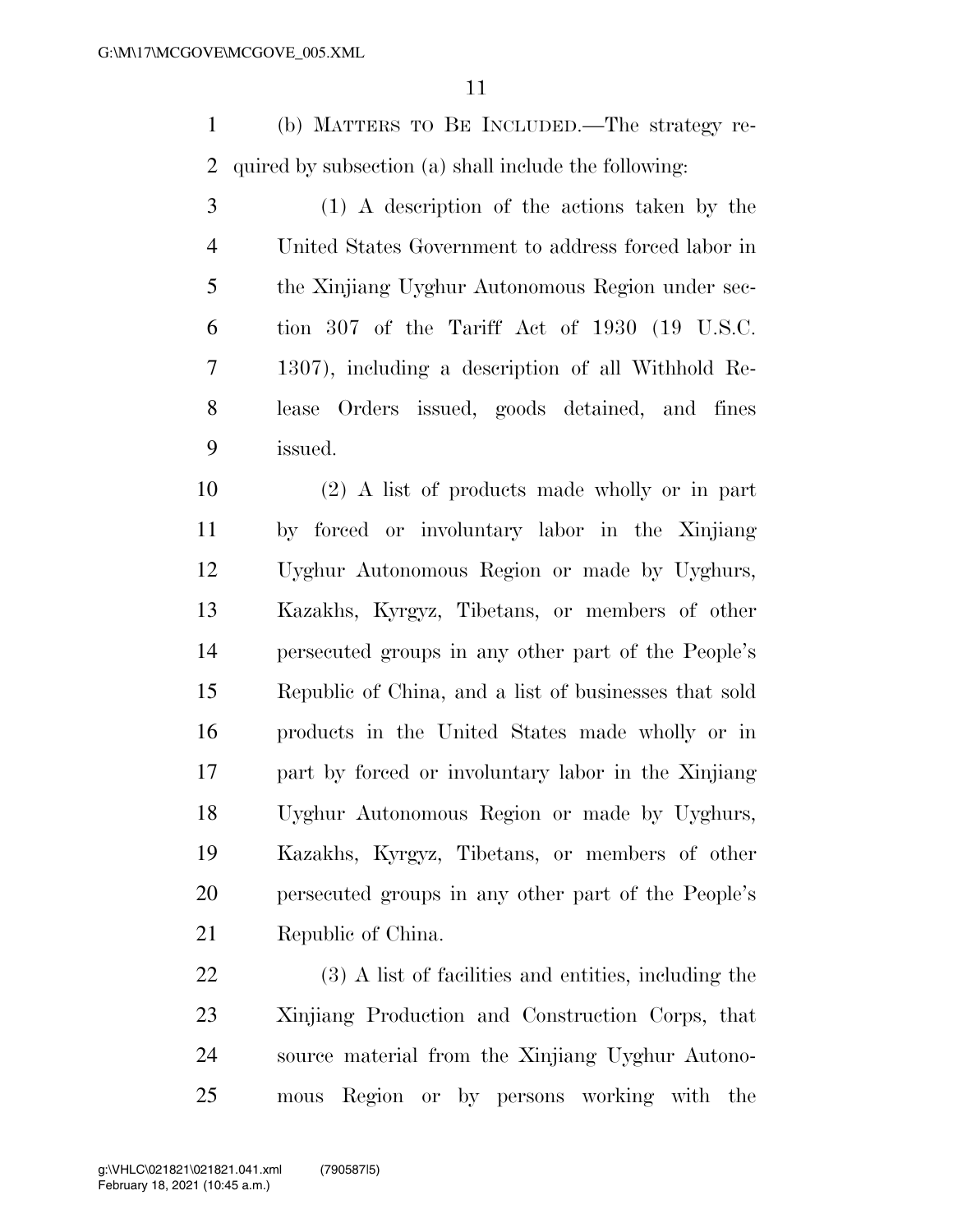Xinjiang Uyghur Autonomous Region government or the Xinjiang Production and Construction Corps for purposes of the ''poverty alleviation'' program or the ''pairing-assistance'' program, a plan for identifying additional such facilities and entities, and facility- and entity-specific enforcement plans, including issuing specific Withhold Release Orders to support enforcement of section 4, with regard to each listed facility or entity.

 (4) A list of high-priority sectors for enforce- ment, which shall include cotton, tomatoes, polysilicon, and a sector-specific enforcement plan for each high-priority sector.

 (5) A description of the additional resources necessary for U.S. Customs and Border Protection to effectively implement the enforcement strategy.

 (6) A plan to coordinate and collaborate with appropriate nongovernmental organizations and pri- vate sector entities to discuss the enforcement strat- egy for products made in the Xinjiang Uyghur Au-tonomous Region.

 (c) FORM.—The report required by subsection (a) shall be submitted in unclassified form, but may include a classified annex, if necessary.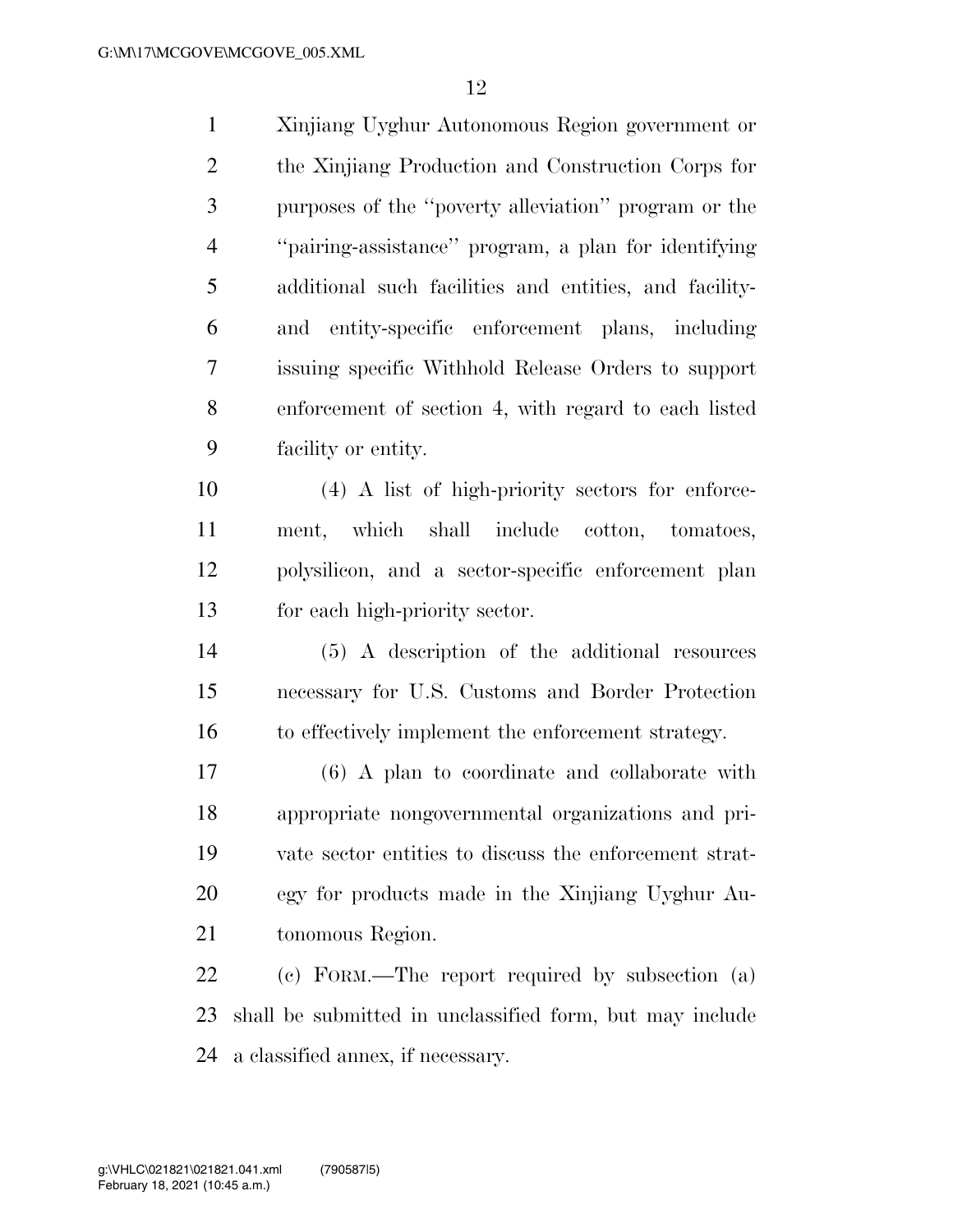(d) UPDATES.—The Forced Labor Enforcement Task Force shall provide briefings to the appropriate con- gressional committees on a quarterly basis and, as applica- ble, on any updates to the strategy required by subsection (a) or any additional actions taken to address forced labor in the Xinjiang Uyghur Autonomous Region, including ac-tions described in this Act.

 (e) SUNSET.—This section shall cease to have effect on the earlier of—

 (1) the date that is 8 years after the date of the enactment of this Act; or

 (2) the date on which the President submits to the appropriate congressional committees a deter- mination that the Government of the People's Re- public of China has ended mass internment, forced labor, and any other gross violations of human rights experienced by Uyghurs, Kazakhs, Kyrgyz, and members of other Muslim minority groups in the Xinjiang Uyghur Autonomous Region.

 **SEC. 6. DETERMINATION RELATING TO CRIMES AGAINST HUMANITY OR GENOCIDE IN THE XINJIANG** 

**UYGHUR AUTONOMOUS REGION.** 

 (a) IN GENERAL.—Not later than 90 days after the date of the enactment of this Act, the Secretary of State shall—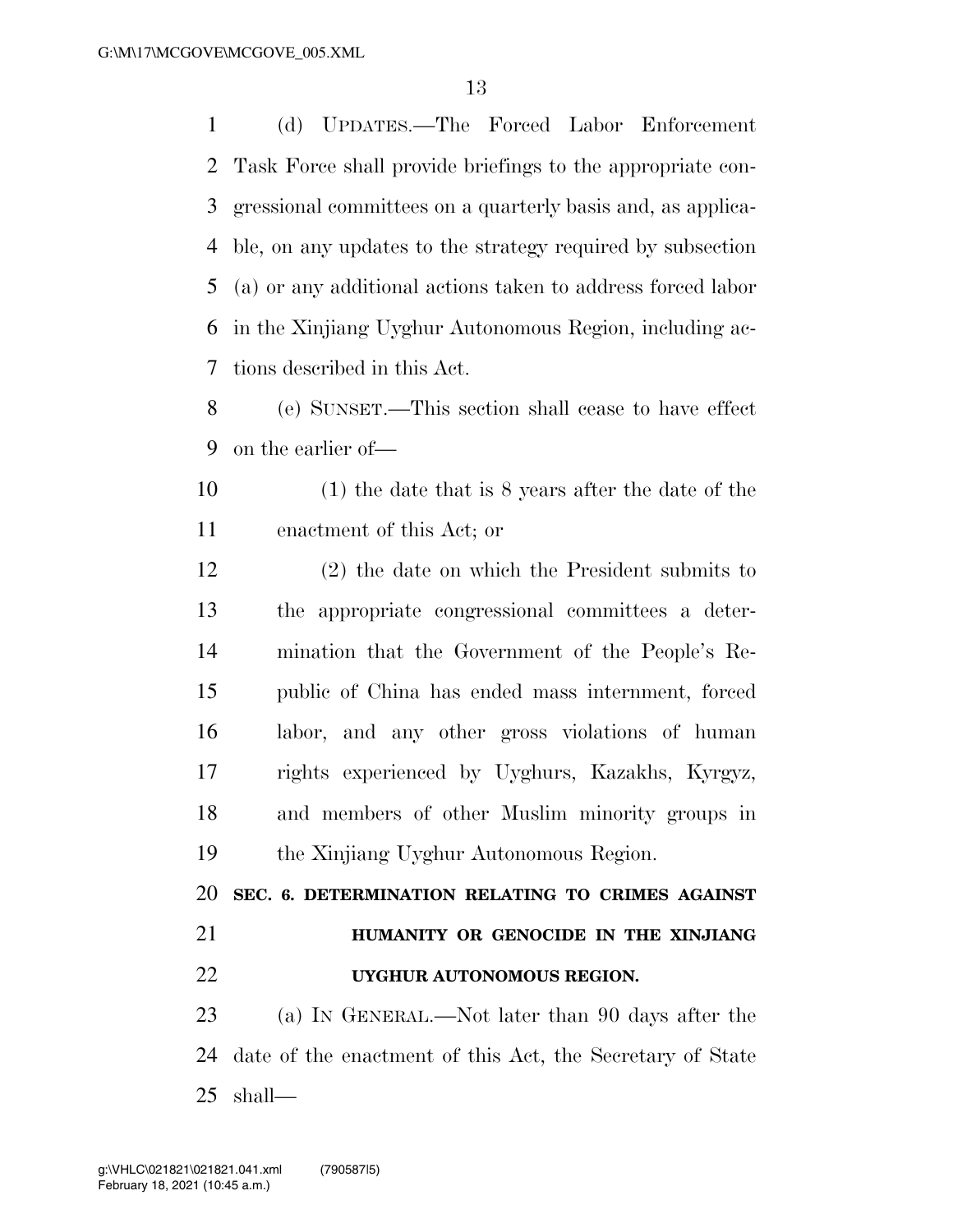| $\mathbf{1}$   | $(1)$ determine if the practice of forced labor or         |
|----------------|------------------------------------------------------------|
| $\overline{2}$ | other crimes against Uyghurs, Kazakhs, Kyrgyz,             |
| 3              | and members of other Muslim minority groups in             |
| $\overline{4}$ | the Xinjiang Uyghur Autonomous Region of China             |
| 5              | can be considered systematic and widespread and            |
| 6              | therefore constitutes crimes against humanity or           |
| 7              | constitutes genocide as defined in subsection (a) of       |
| 8              | section 1091 of title 18, United States Code; and          |
| 9              | (2) submit to the appropriate congressional                |
| 10             | committees and make available to the public a report       |
| 11             | that contains such determination.                          |
| 12             | (b) FORM.—The report required by subsection $(a)$ —        |
| 13             | (1) shall be submitted in unclassified form but            |
| 14             | may include a classified annex, if necessary; and          |
| 15             | $(2)$ may be included in the report required by            |
| 16             | section 7.                                                 |
| 17             | SEC. 7. DIPLOMATIC STRATEGY TO ADDRESS<br><b>FORCED</b>    |
| 18             | LABOR IN THE XINJIANG UYGHUR AUTONO-                       |
| 19             | <b>MOUS REGION.</b>                                        |
| 20             | (a) IN GENERAL.—Not later than 90 days after the           |
| 21             | date of the enactment of this Act, the Secretary of State, |
| 22             | in coordination with the heads of other appropriate Fed-   |
| 23             | eral departments and agencies, shall submit to the appro-  |
| 24             | priate congressional committees a report that contains a   |
| 25             | United States strategy to promote initiatives to enhance   |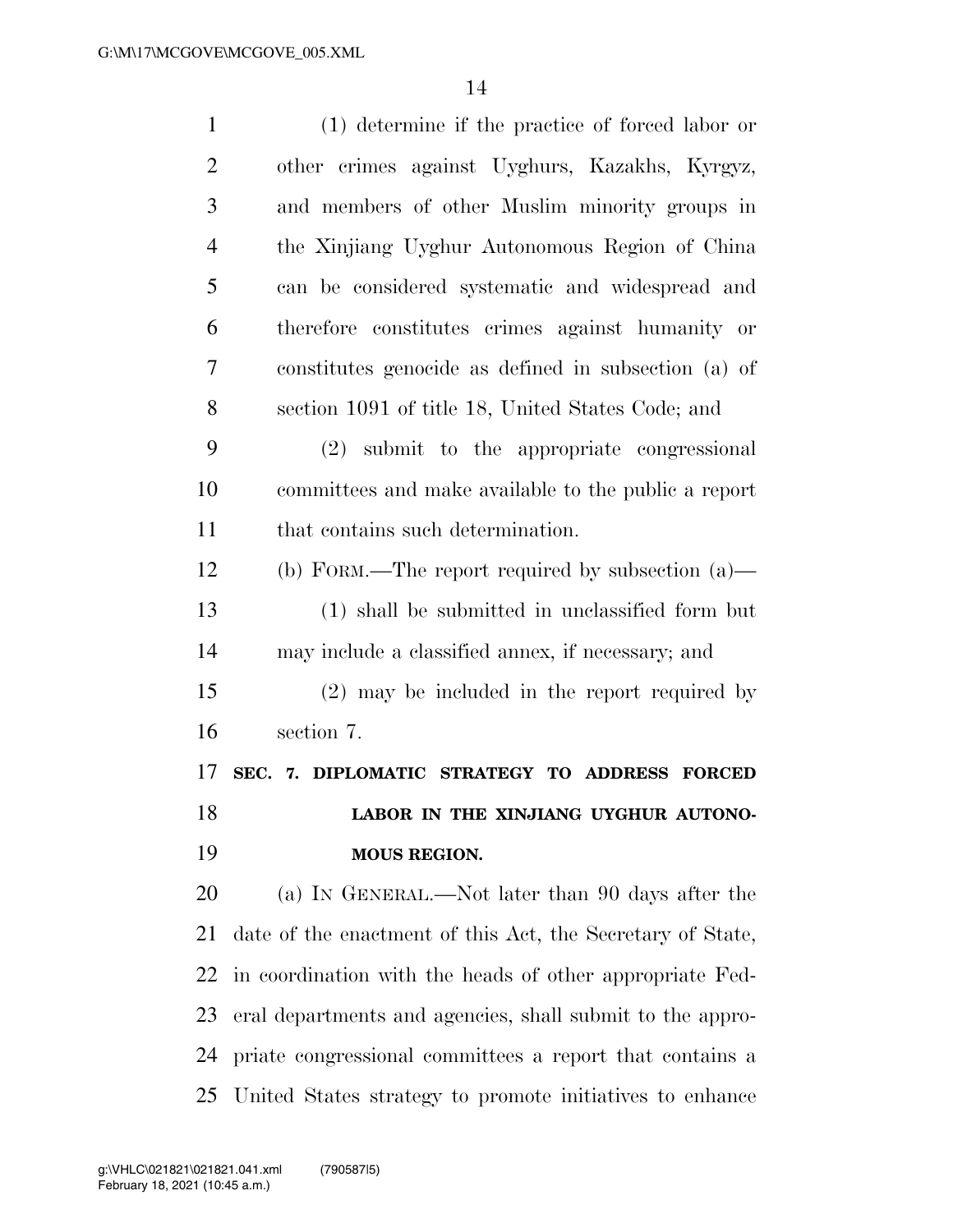international awareness of and to address forced labor in the Xinjiang Uyghur Autonomous Region of China.

- (b) MATTERS TO BE INCLUDED.—The strategy re-quired by subsection (a) shall include—
- (1) a plan to enhance bilateral and multilateral coordination, including sustained engagement with the governments of United States partners and al- lies, to end forced labor of Uyghurs, Kazakhs, Kyrgyz, and members of other Muslim minority groups in the Xinjiang Uyghur Autonomous Region; (2) public affairs, public diplomacy, and counter-messaging efforts to promote awareness of the human rights situation, including forced labor in
- the Xinjiang Uyghur Autonomous Region; and
- (3) opportunities to coordinate and collaborate with appropriate nongovernmental organizations and private sector entities to raise awareness about forced labor made products from the Xinjiang Uyghur Autonomous Region and to provide assist- ance to Uyghurs, Kazakhs, Kyrgyz, and members of other Muslim minority groups, including those for- merly detained in mass internment camps in the re-gion.
- (c) ADDITIONAL MATTERS TO BE INCLUDED.—The report required by subsection (a) shall also include—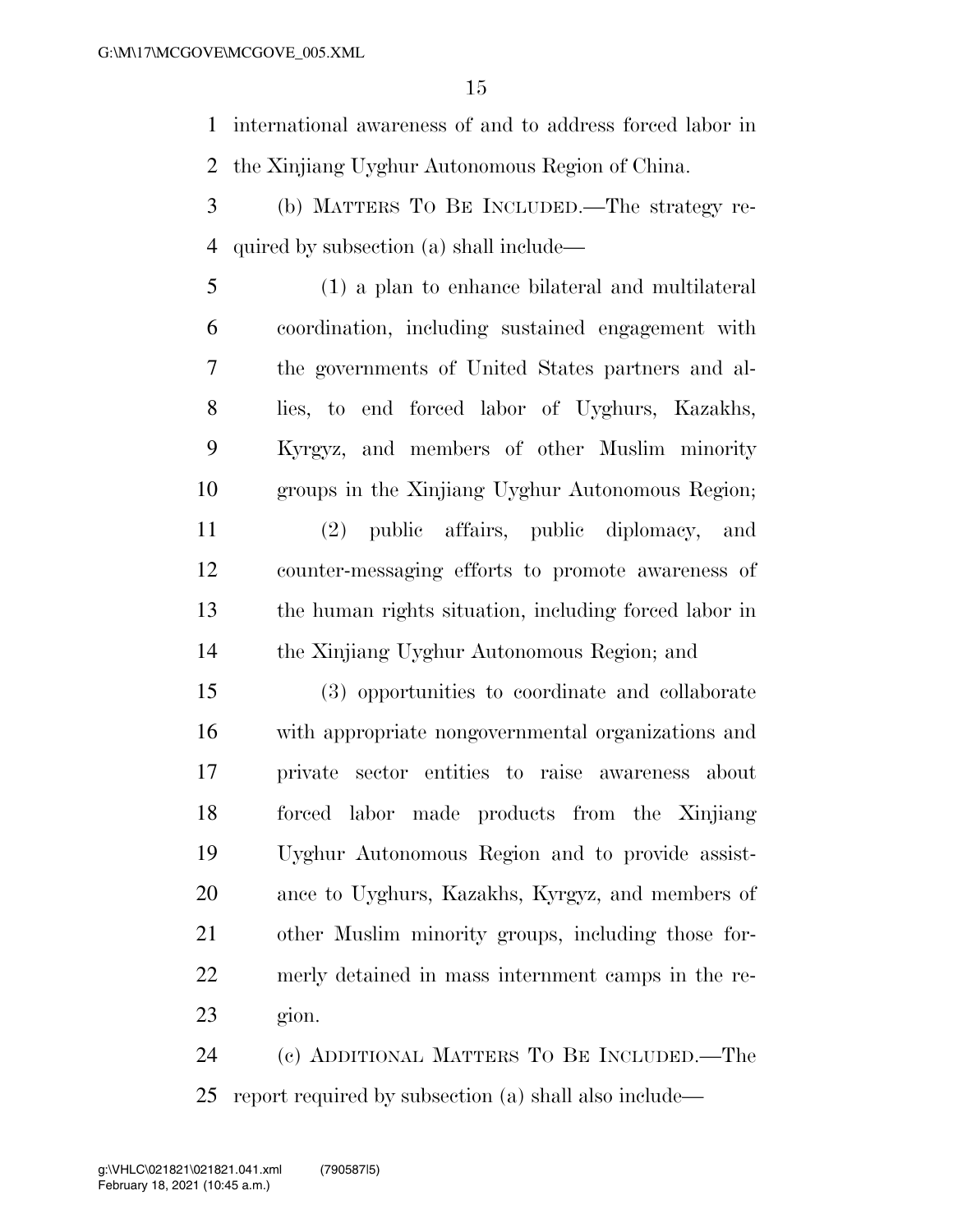| $\mathbf{1}$   | $(1)$ to the extent practicable, a list of —             |
|----------------|----------------------------------------------------------|
| $\overline{2}$ | (A) entities in the People's Republic of                 |
| 3              | China or affiliates of such entities that directly       |
| $\overline{4}$ | or indirectly use forced or involuntary labor in         |
| 5              | the Xinjiang Uyghur Autonomous Region; and               |
| 6              | (B) Foreign persons that acted as agents                 |
| 7              | of the entities or affiliates of entities described      |
| 8              | in subparagraph (A) to import goods into the             |
| 9              | United States; and                                       |
| 10             | (2) a description of actions taken by the United         |
| 11             | States Government to address forced labor in the         |
| 12             | Xinjiang Uyghur Autonomous Region under existing         |
| 13             | authorities, including—                                  |
| 14             | (A) the Trafficking Victims Protection Act               |
| 15             | of 2000 (Public Law 106–386; 22 U.S.C. 7101)             |
| 16             | et seq.);                                                |
| 17             | (B) the Elie Wiesel Genocide and Atroc-                  |
| 18             | ities Prevention Act of 2018 (Public Law 115–            |
| 19             | 441; 22 U.S.C. 2656 note); and                           |
| 20             | (C) the Global Magnitsky Human Rights                    |
| 21             | Accountability Act (22 U.S.C. 2656 note).                |
| 22             | (d) FORM.—The report required by subsection (a)          |
| 23             | shall be submitted in unclassified form, but may include |
| 24             | a classified annex, if necessary.                        |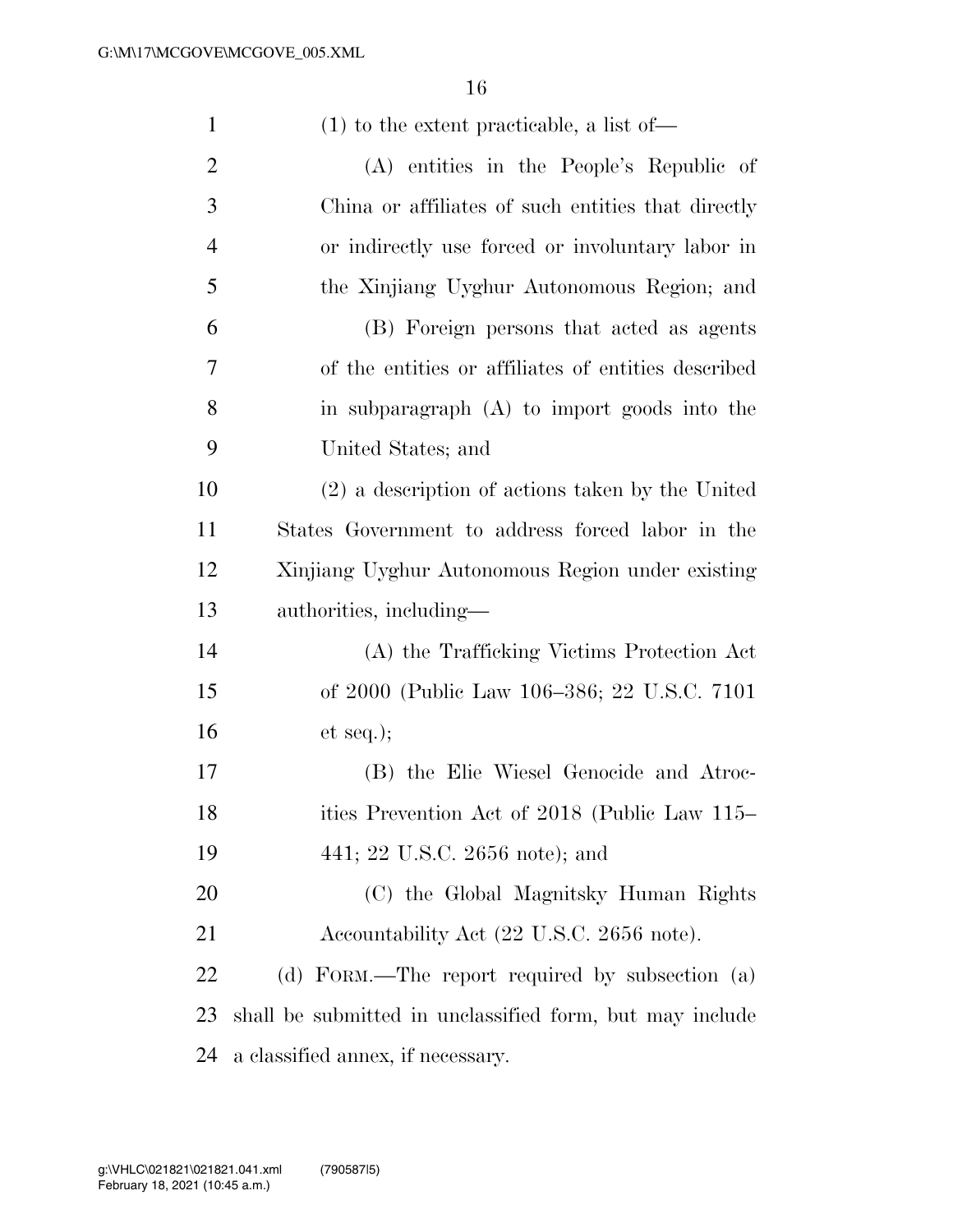(e) UPDATES.—The Secretary of State shall include any updates to the strategy required by subsection (a) in the annual Trafficking in Persons report required by sec- tion 110(b) of the Trafficking Victims Protection Act of 2000 (22 U.S.C. 7107(b)).

 (f) SUNSET.—This section shall cease to have effect the earlier of—

 (1) the date that is 8 years after the date of the enactment of this Act; or

 (2) the date on which the President submits to the appropriate congressional committees a deter- mination that the Government of the People's Re- public of China has ended mass internment, forced labor, and any other gross violations of human rights experienced by Uyghurs, Kazakhs, Kyrgyz, and members of other Muslim minority groups in the Xinjiang Uyghur Autonomous Region.

**SEC. 8. IMPOSITION OF SANCTIONS RELATING TO FORCED** 

 **LABOR IN THE XINJIANG UYGHUR AUTONO-MOUS REGION.** 

(a) REPORT REQUIRED.—

22 (1) IN GENERAL.—Not later than 180 days after the date of the enactment of this Act, and not less frequently than annually thereafter, the Presi-dent shall submit to the appropriate congressional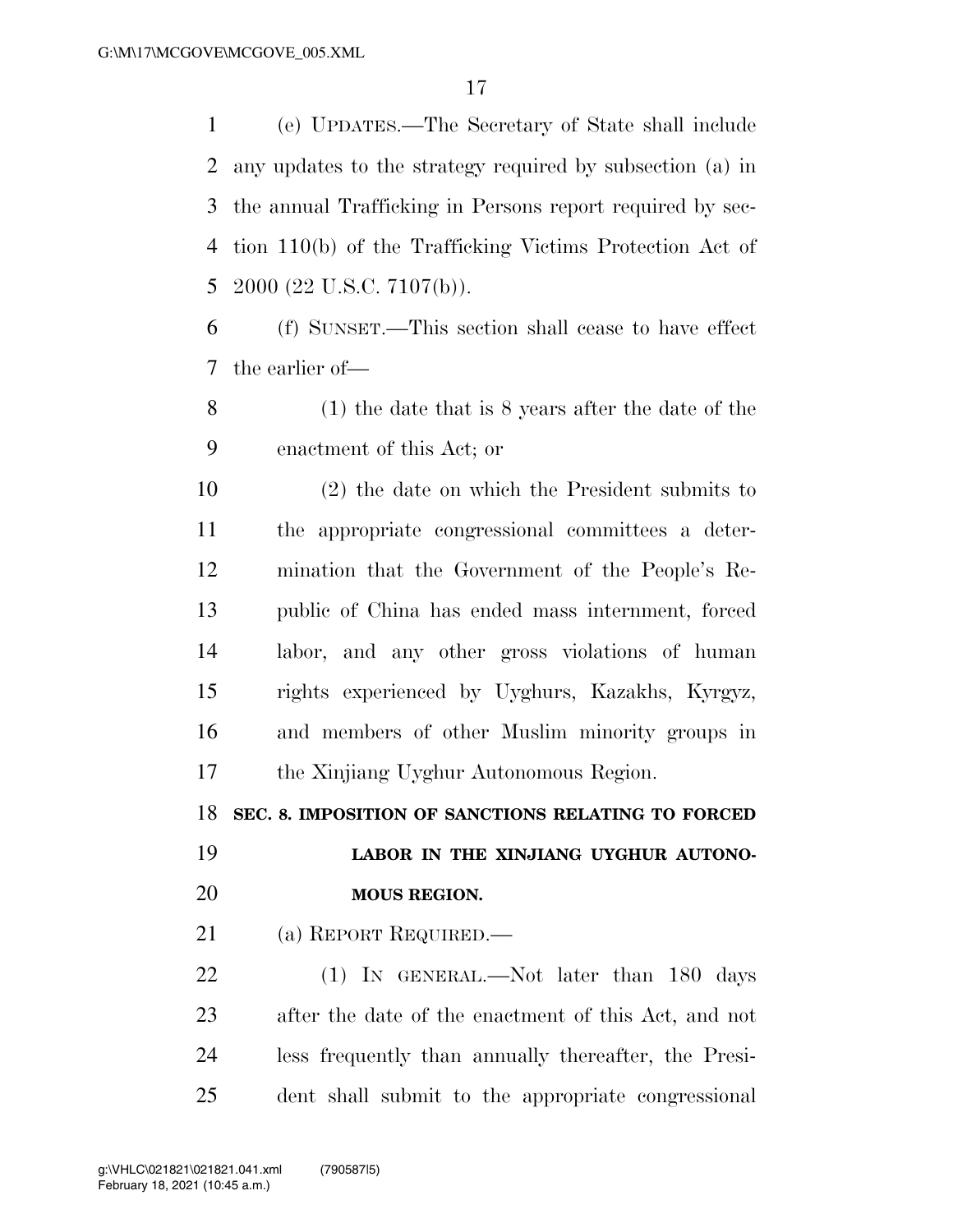committees a report that identifies each foreign per- son, including any official of the Government of the People's Republic of China, that the President deter-mines—

 (A) knowingly engages in, is responsible for, or facilitates the forced labor of Uyghurs, Kazakhs, Kyrgyz, and members of other Mus- lim minority groups in the Xinjiang Uyghur Autonomous Region of China; and

 (B) knowingly engages in, contributes to, assists, or provides financial, material or tech- nological support for efforts to contravene United States law regarding the importation of forced labor goods from the Xinjiang Uyghur Autonomous Region.

 (2) FORM.—The report required under para- graph (1) shall be submitted in unclassified form, but may contain a classified annex.

 (b) IMPOSITION OF SANCTIONS.—The President shall impose the sanctions described in subsection (c) with re- spect to each foreign person identified in the report re-quired under subsection (a)(1).

 (c) SANCTIONS DESCRIBED.—The sanctions de-scribed in this subsection are the following: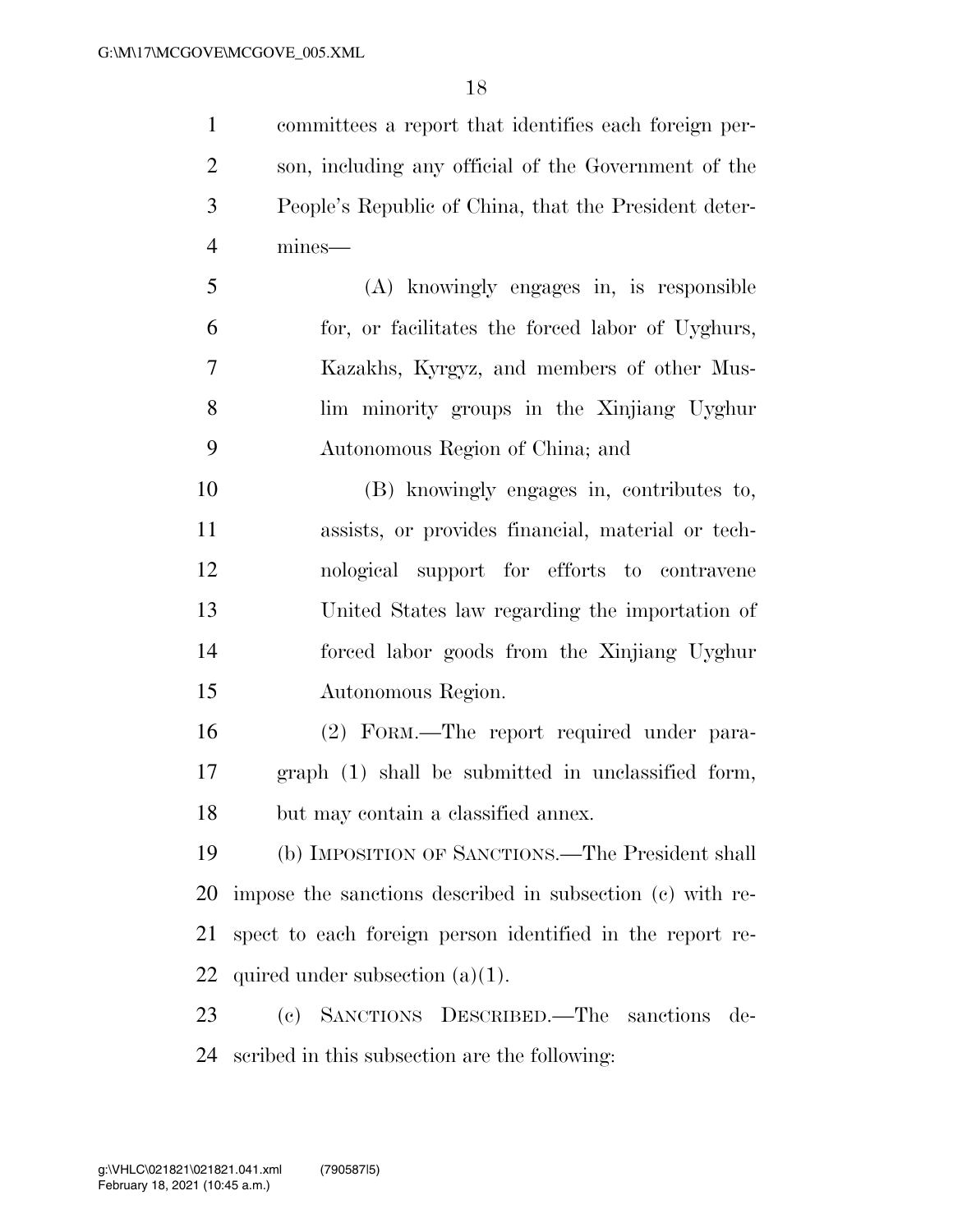| $\mathbf{1}$   | (1) ASSET BLOCKING.—The President shall ex-                            |
|----------------|------------------------------------------------------------------------|
| $\overline{2}$ | ercise all of the powers granted to the President                      |
| 3              | under the International Emergency Economic Pow-                        |
| $\overline{4}$ | ers Act $(50 \text{ U.S.C. } 1701 \text{ et seq.})$ to the extent nec- |
| 5              | essary to block and prohibit all transactions in prop-                 |
| 6              | erty and interests in property of a foreign person                     |
| 7              | identified in the report required under subsection                     |
| 8              | $(a)(1)$ if such property and interests in property—                   |
| 9              | (A) are in the United States;                                          |
| 10             | (B) come within the United States; or                                  |
| 11             | (C) come within the possession or control                              |
| 12             | of a United States person.                                             |
| 13             | (2) INELIGIBILITY FOR VISAS, ADMISSION, OR                             |
| 14             | PAROLE.                                                                |
| 15             | (A) VISAS, ADMISSION, OR PAROLE.—An                                    |
| 16             | alien described in subsection $(a)(1)$ is—                             |
| 17             | (i) inadmissible to the United States;                                 |
| 18             | (ii) ineligible to receive a visa or other                             |
| 19             | documentation to enter the United States;                              |
| 20             | and                                                                    |
| 21             | (iii) otherwise ineligible to be admitted                              |
| 22             | or paroled into the United States or to re-                            |
| 23             | ceive any other benefit under the Immigra-                             |
| 24             | tion and Nationality Act (8 U.S.C. 1101 et                             |
| 25             | seq.).                                                                 |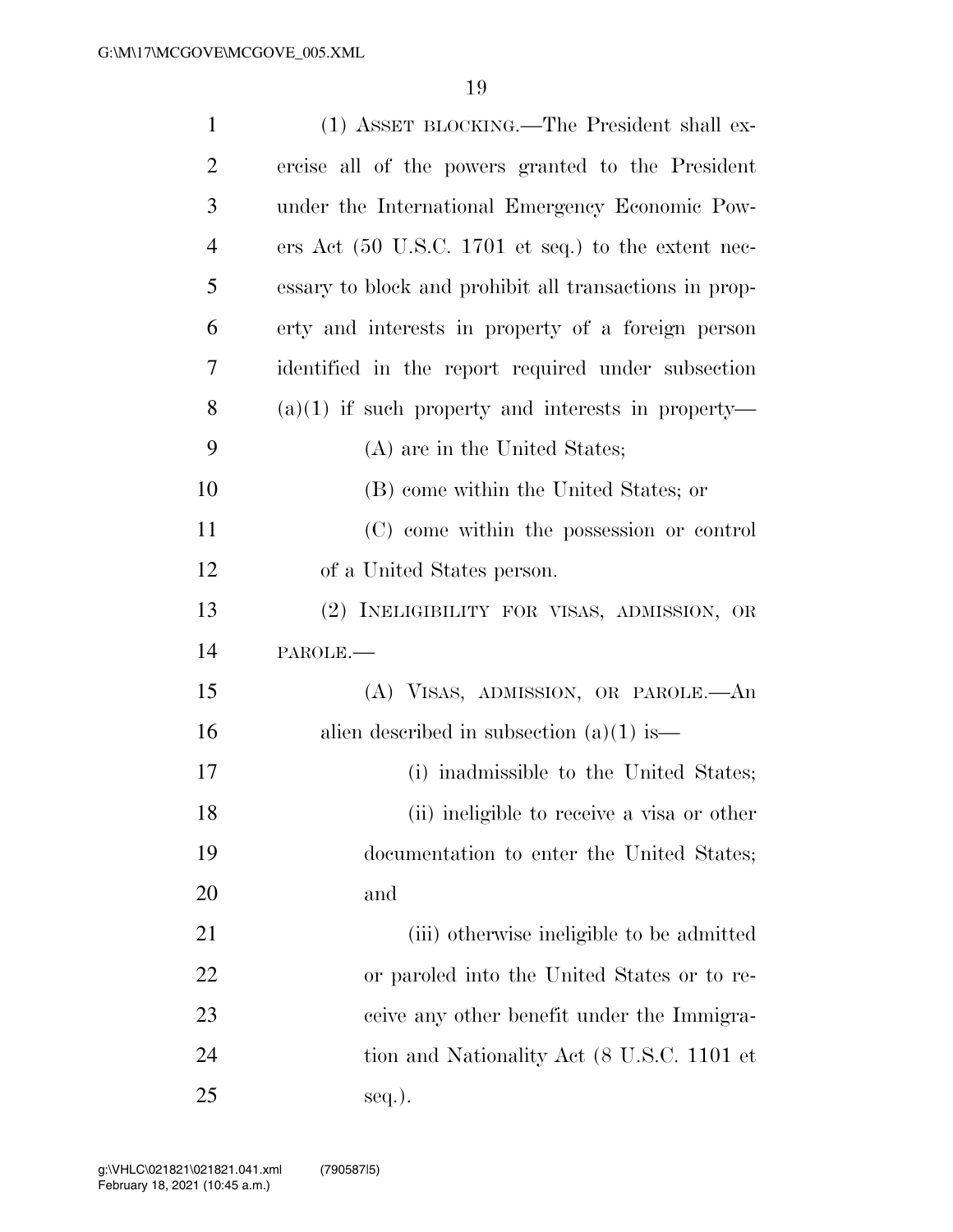| $\mathbf{1}$   | (B) CURRENT VISAS REVOKED.—                             |
|----------------|---------------------------------------------------------|
| $\overline{2}$ | (i) IN GENERAL.—An alien described                      |
| 3              | in subsection $(a)(1)$ is subject to revocation         |
| $\overline{4}$ | of any visa or other entry documentation                |
| 5              | regardless of when the visa or other entry              |
| 6              | documentation is or was issued.                         |
| 7              | (ii) IMMEDIATE EFFECT.—A revoca-                        |
| 8              | tion under clause (i) shall—                            |
| 9              | (I) take effect immediately; and                        |
| 10             | (II) automatically cancel<br>any                        |
| 11             | other valid visa or entry documenta-                    |
| 12             | tion that is in the alien's possession.                 |
| 13             | (d) IMPLEMENTATION; PENALTIES.—                         |
| 14             | (1) IMPLEMENTATION.—The President may ex-               |
| 15             | ercise all authorities provided under sections 203      |
| 16             | and 205 of the International Emergency Economic         |
| 17             | Powers Act (50 U.S.C. 1702 and 1704) to carry out       |
| 18             | this section.                                           |
| 19             | (2) PENALTIES.—The penalties provided for in            |
| 20             | subsections (b) and (c) of section 206 of the Inter-    |
| 21             | national Emergency Economic Powers Act<br>(50)          |
| 22             | U.S.C. 1705) shall apply to a foreign person that       |
| 23             | violates, attempts to violate, conspires to violate, or |
| 24             | causes a violation of paragraph (1) to the same ex-     |
| 25             | tent that such penalties apply to a person that com-    |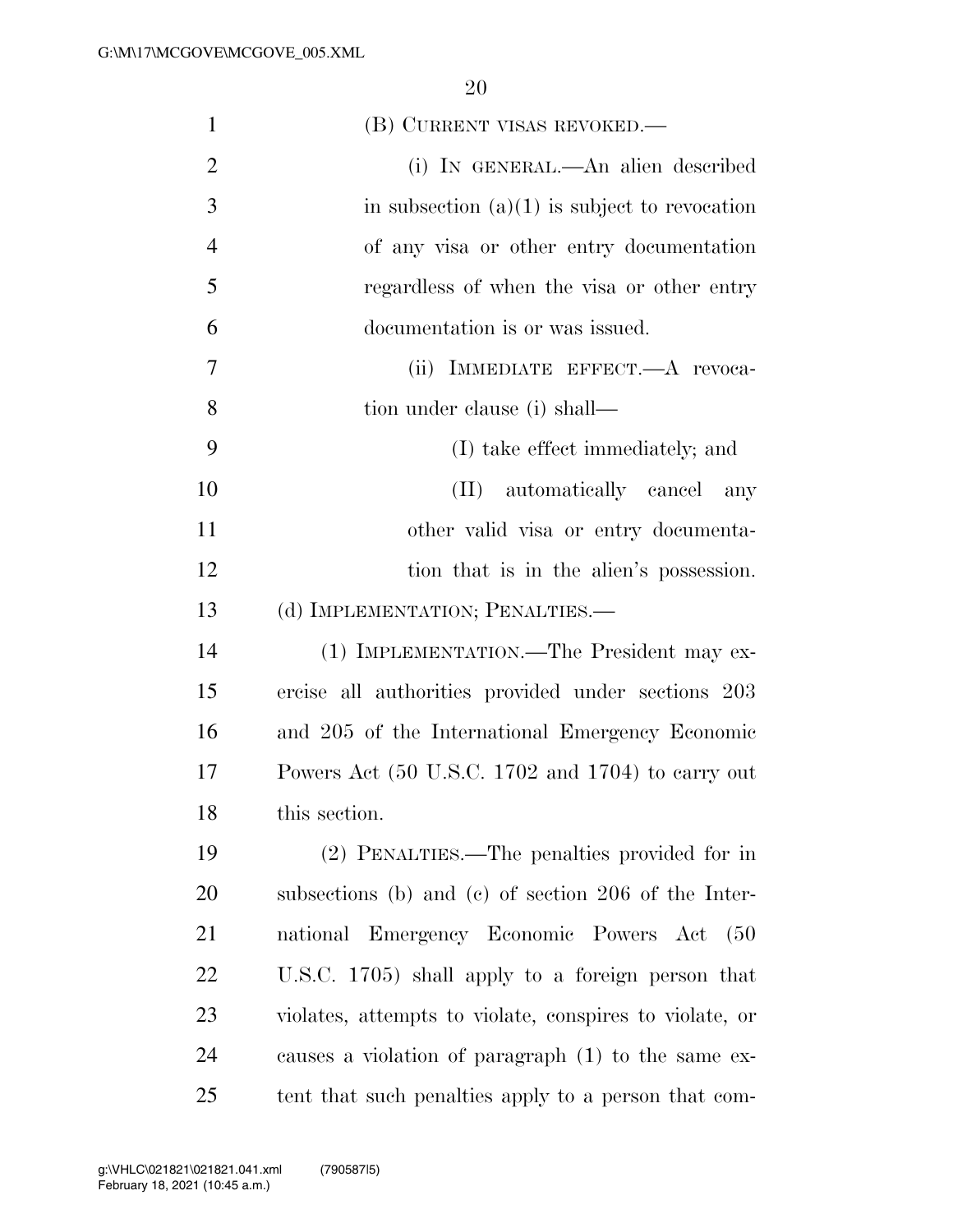mits an unlawful act described in subsection (a) of 2 such section 206.

 (e) WAIVER.—The President may waive the applica- tion of sanctions under this section with respect to a for- eign person identified in the report required under sub- section (a)(1) if the President determines and certifies to the appropriate congressional committees that such a waiver is in the national interest of the United States.

(f) EXCEPTIONS.—

 (1) EXCEPTION FOR INTELLIGENCE ACTIVI- TIES.—Sanctions under this section shall not apply to any activity subject to the reporting requirements under title V of the National Security Act of 1947 (50 U.S.C. 3091 et seq.) or any authorized intel-ligence activities of the United States.

 (2) EXCEPTION TO COMPLY WITH INTER- NATIONAL OBLIGATIONS AND FOR LAW ENFORCE- MENT ACTIVITIES.—Sanctions under subsection  $(c)(2)$  shall not apply with respect to an alien if ad- mitting or paroling the alien into the United States is necessary—

 (A) to permit the United States to comply with the Agreement regarding the Head- quarters of the United Nations, signed at Lake Success June 26, 1947, and entered into force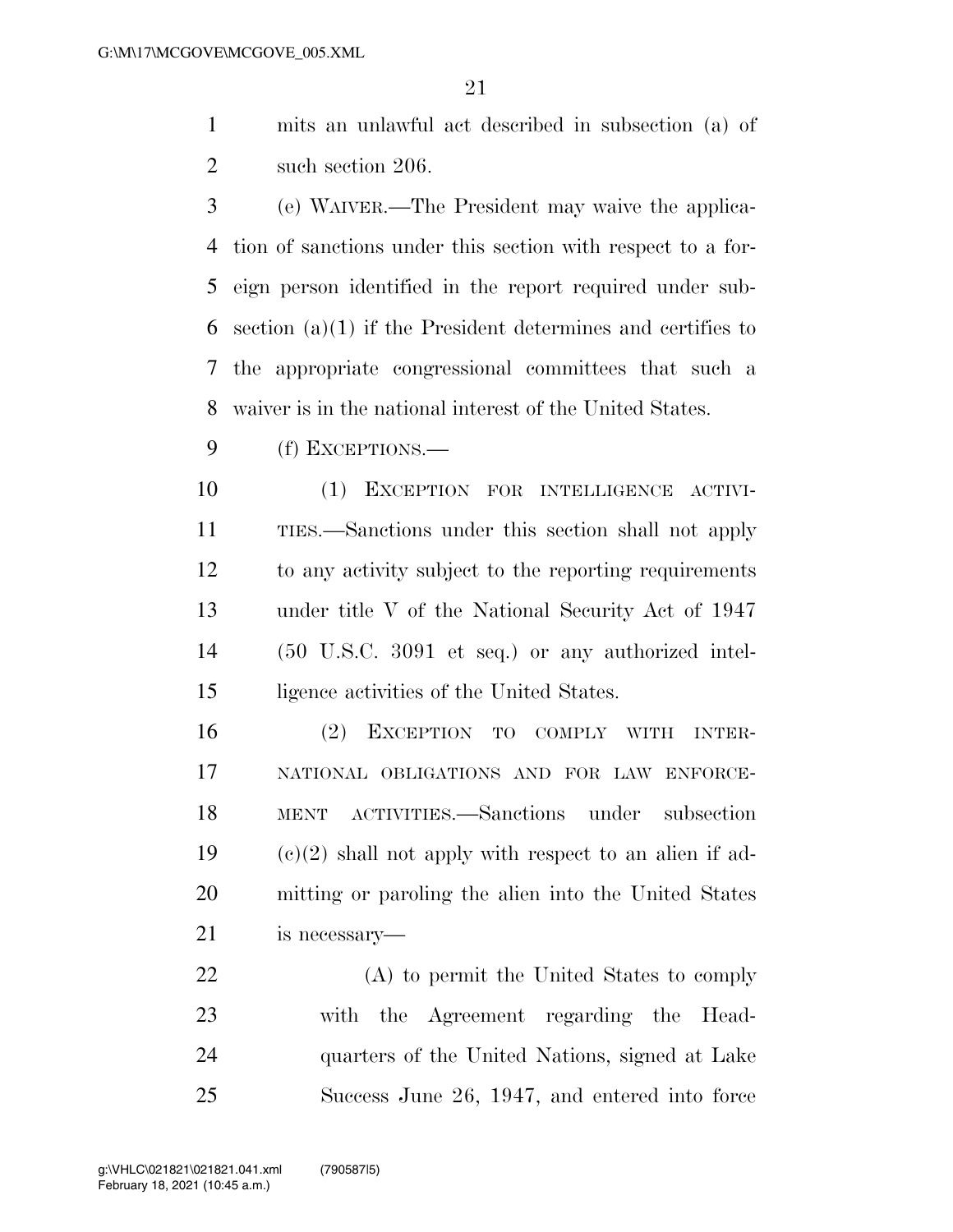| $\mathbf{1}$   | November 21, 1947, between the United Na-                     |
|----------------|---------------------------------------------------------------|
| $\overline{2}$ | tions and the United States, or other applicable              |
| 3              | international obligations; or                                 |
| $\overline{4}$ | (B) to carry out or assist law enforcement                    |
| 5              | activity in the United States.                                |
| 6              | (g) TERMINATION OF SANCTIONS.—The President                   |
| 7              | may terminate the application of sanctions under this sec-    |
| 8              | tion with respect to a foreign person if the President deter- |
| 9              | mines and reports to the appropriate congressional com-       |
| 10             | mittees not less than 15 days before the termination takes    |
| 11             | effect that—                                                  |
| 12             | (1) information exists that the person did not                |
| 13             | engage in the activity for which sanctions were im-           |
| 14             | posed;                                                        |
| 15             | (2) the person has been prosecuted appro-                     |
| 16             | priately for the activity for which sanctions were im-        |
| 17             | posed;                                                        |
| 18             | (3) the person has credibly demonstrated a sig-               |
| 19             | nificant change in behavior, has paid an appropriate          |
| 20             | consequence for the activity for which sanctions were         |
| 21             | imposed, and has credibly committed to not engage             |
| 22             | in an activity described in subsection $(a)(1)$ in the        |
| 23             | future; or                                                    |
| 24             | $(4)$ the termination of the sanctions is in the              |
| 25             | national security interests of the United States.             |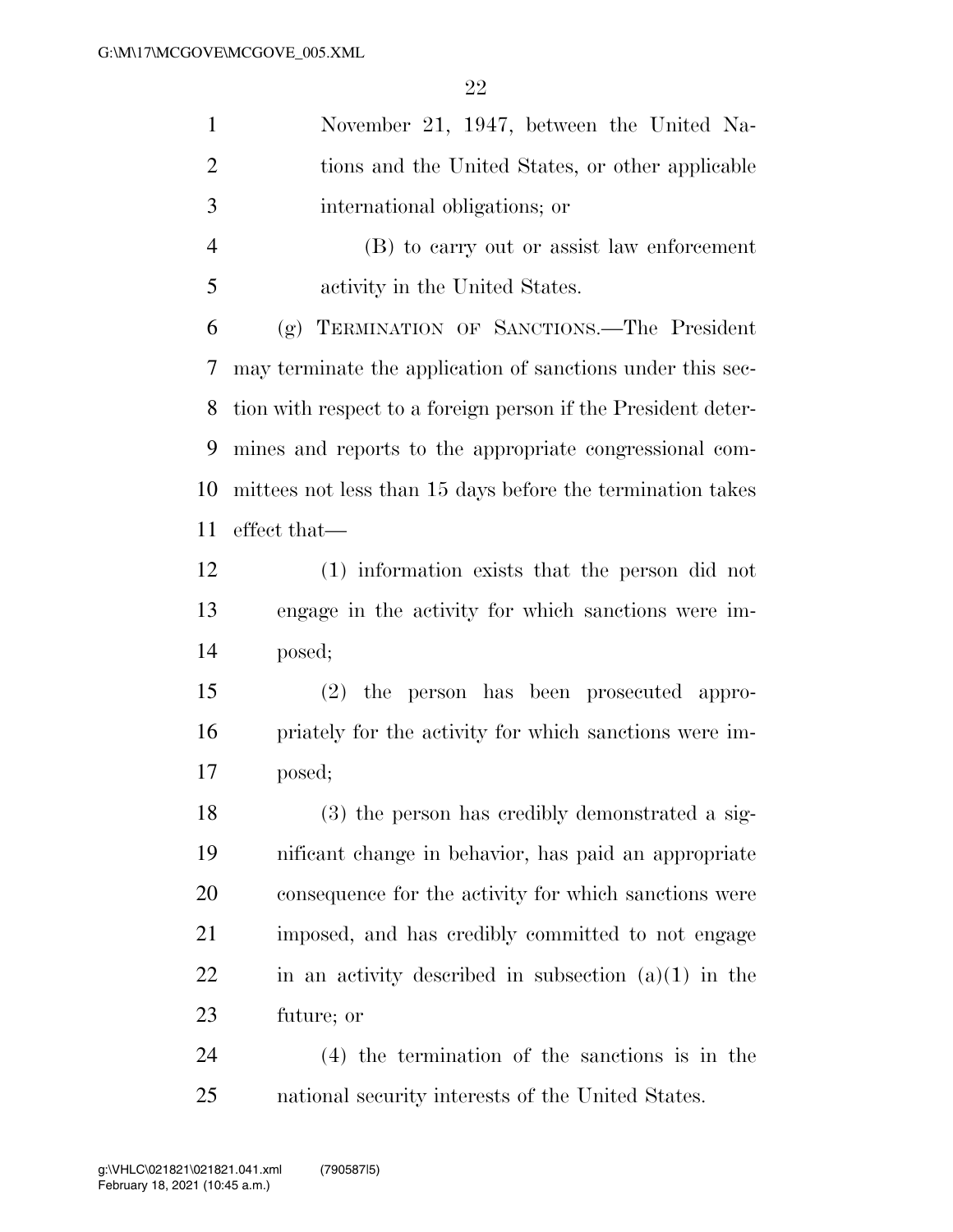(h) SUNSET.—This section, and any sanctions im- posed under this section, shall terminate on the date that is 5 years after the date of the enactment of this Act. (i) DEFINITIONS OF ADMISSION; ADMITTED; ALIEN.—In this section, the terms ''admission'', ''admit- ted'', and ''alien'' have the meanings given those terms in section 101 of the Immigration and Nationality Act (8 U.S.C. 1101).

## **SEC. 9. DISCLOSURES TO THE SECURITIES AND EXCHANGE COMMISSION OF CERTAIN ACTIVITIES RE- LATED TO THE XINJIANG UYGHUR AUTONO-MOUS REGION.**

 (a) POLICY STATEMENT.—It is the policy of the United States to protect American investors, through stronger disclosure requirements, alerting them to the presence of Chinese and other companies complicit in gross violations of human rights in United States capital markets, including American and foreign companies listed on United States exchanges that enable the mass intern- ment and population surveillance of Uyghurs, Kazakhs, Kyrgyz, and other Muslim minorities and source products made with forced labor in the Xinjiang Uyghur Autono- mous Region of China. Such involvements represent clear, material risks to the share values and corporate reputa-tions of certain of these companies and hence to prospec-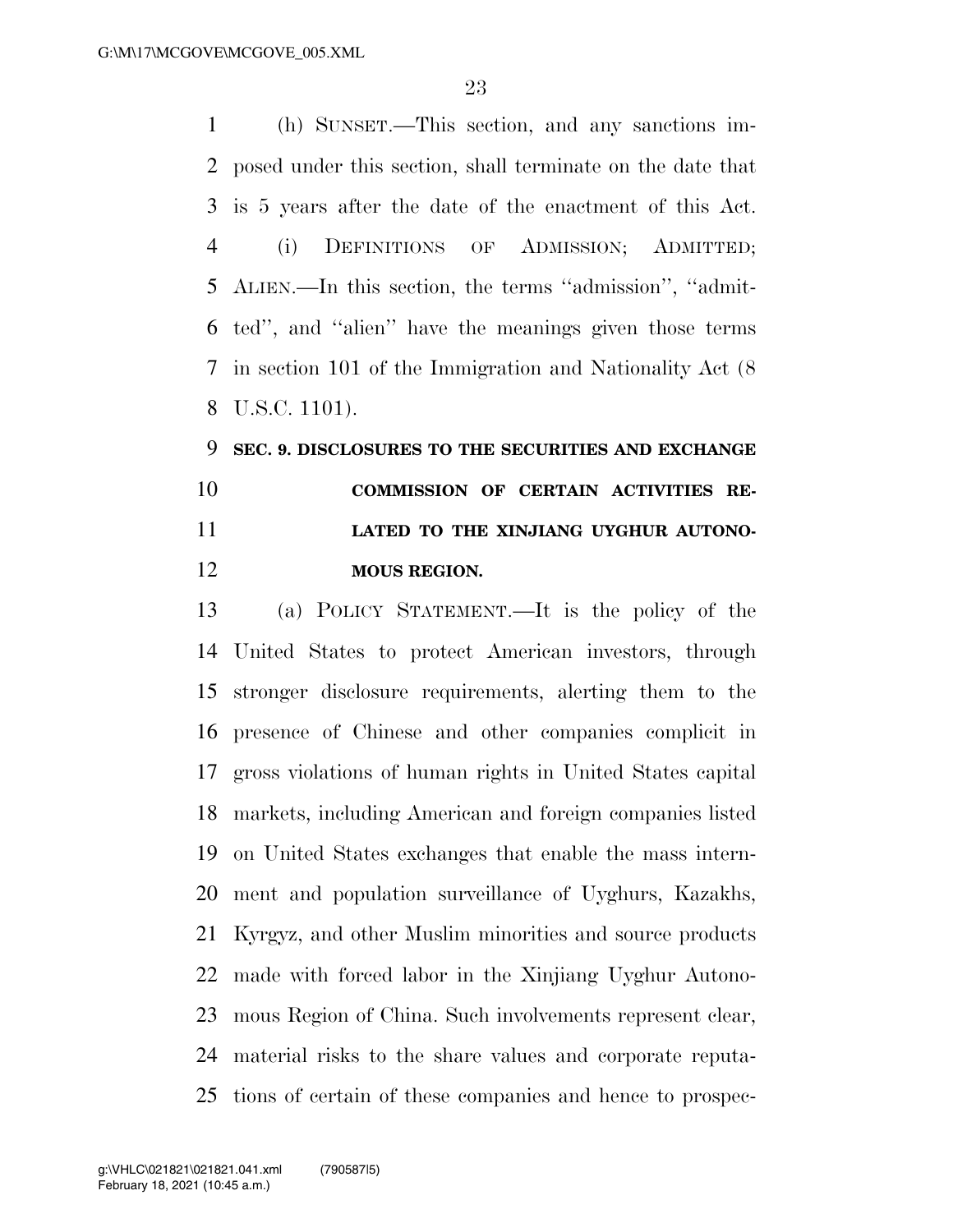tive American investors, particularly given that the United States Government has employed sanctions and export re- strictions to target individuals and entities contributing to human rights abuses in the People's Republic of China. (b) DISCLOSURE OF CERTAIN ACTIVITIES RELATING TO THE XINJIANG UYGHUR AUTONOMOUS REGION.— (1) IN GENERAL.—Section 13 of the Securities

 Exchange Act of 1934 (15 U.S.C. 78m) is amended by adding at the end the following new subsection: 10 "(s) DISCLOSURE OF CERTAIN ACTIVITIES RELAT- ING TO THE XINJIANG UYGHUR AUTONOMOUS REGION.— 12 "(1) IN GENERAL.—Each issuer required to file an annual or quarterly report under subsection (a) shall disclose in that report the information required by paragraph (2) if, during the period covered by 16 the report, the issuer or any affiliate of the issuer—

 $\mathcal{L}(\mathbf{A})$  knowingly engaged in an activity with an entity or the affiliate of an entity engaged in creating or providing technology or other as- sistance to create mass population surveillance systems in the Xinjiang Uyghur Autonomous Region of China, including any entity included on the Department of Commerce's 'Entity List' 24 in the Xinjiang Uyghur Autonomous Region;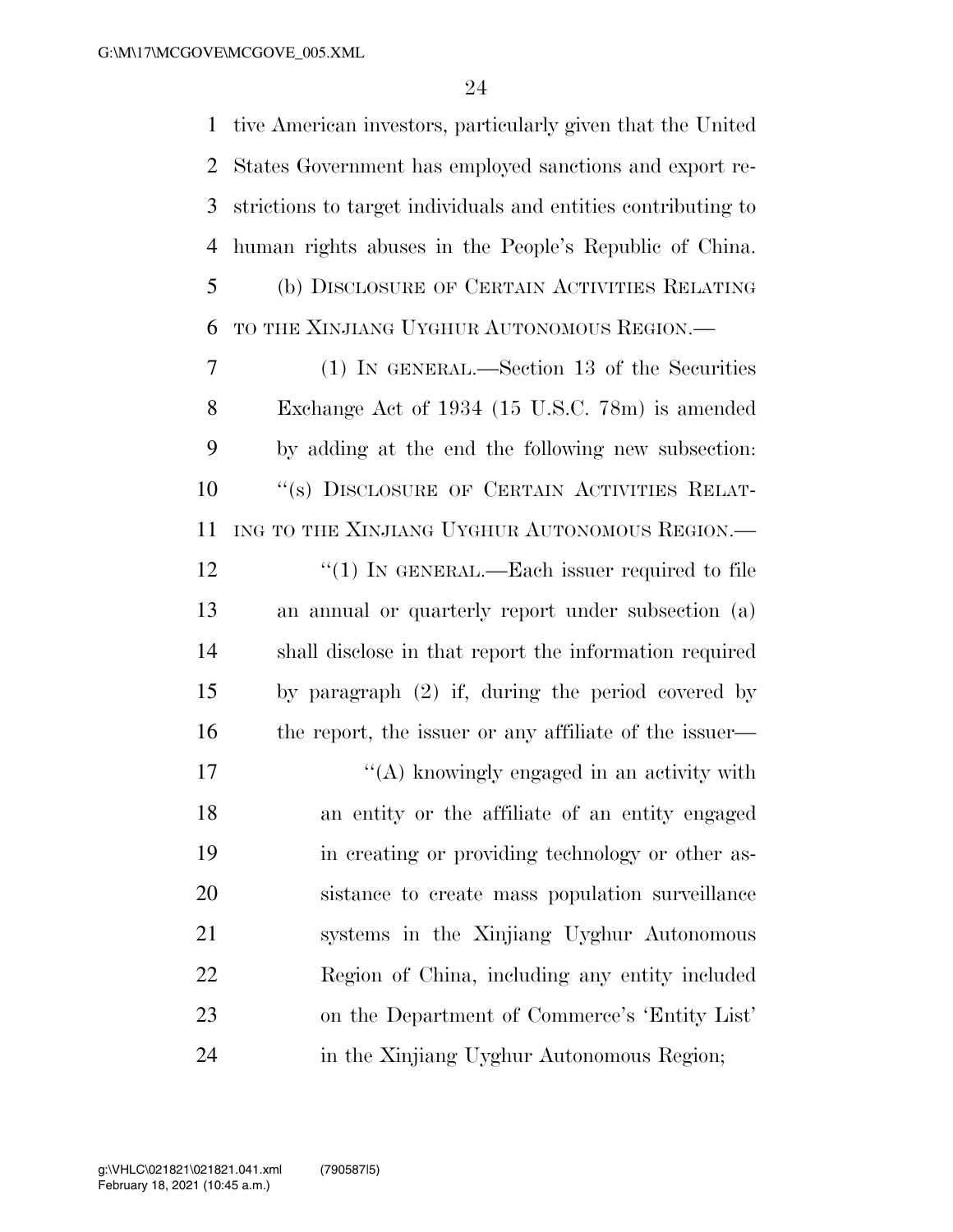| $\mathbf{1}$     | "(B) knowingly engaged in an activity with             |
|------------------|--------------------------------------------------------|
| $\overline{2}$   | an entity or an affiliate of an entity building        |
| 3                | and running detention facilities for Uyghurs,          |
| $\overline{4}$   | Kazakhs, Kyrgyz, and other members of Mus-             |
| 5                | lim minority groups in the Xinjiang Uyghur             |
| 6                | Autonomous Region;                                     |
| $\boldsymbol{7}$ | $\cdot\cdot$ (C) knowingly engaged in an activity with |
| 8                | an entity or an affiliate of an entity described       |
| 9                | in section $7(c)(1)$ of the Uyghur Forced Labor        |
| 10               | Prevention Act, including-                             |
| 11               | "(i) any entity engaged in the 'pair-                  |
| 12               | ing-assistance' program which subsidizes               |
| 13               | the establishment of manufacturing facili-             |
| 14               | ties in the Xinjiang Uyghur Autonomous                 |
| 15               | Region; or                                             |
| 16               | "(ii) any entity for which the Depart-                 |
| $17\,$           | ment of Homeland Security has issued a                 |
| 18               | 'Withhold Release Order' under section                 |
| 19               | 307 of the Tariff Act of 1930 (19 U.S.C.               |
| 20               | $1307$ ; or                                            |
| 21               | "(D) knowingly conducted any transaction               |
| 22               | or had dealings with—                                  |
| 23               | "(i) any person the property and in-                   |
| 24               | terests in property of which were sanc-                |
| 25               | tioned by the Secretary of State for the de-           |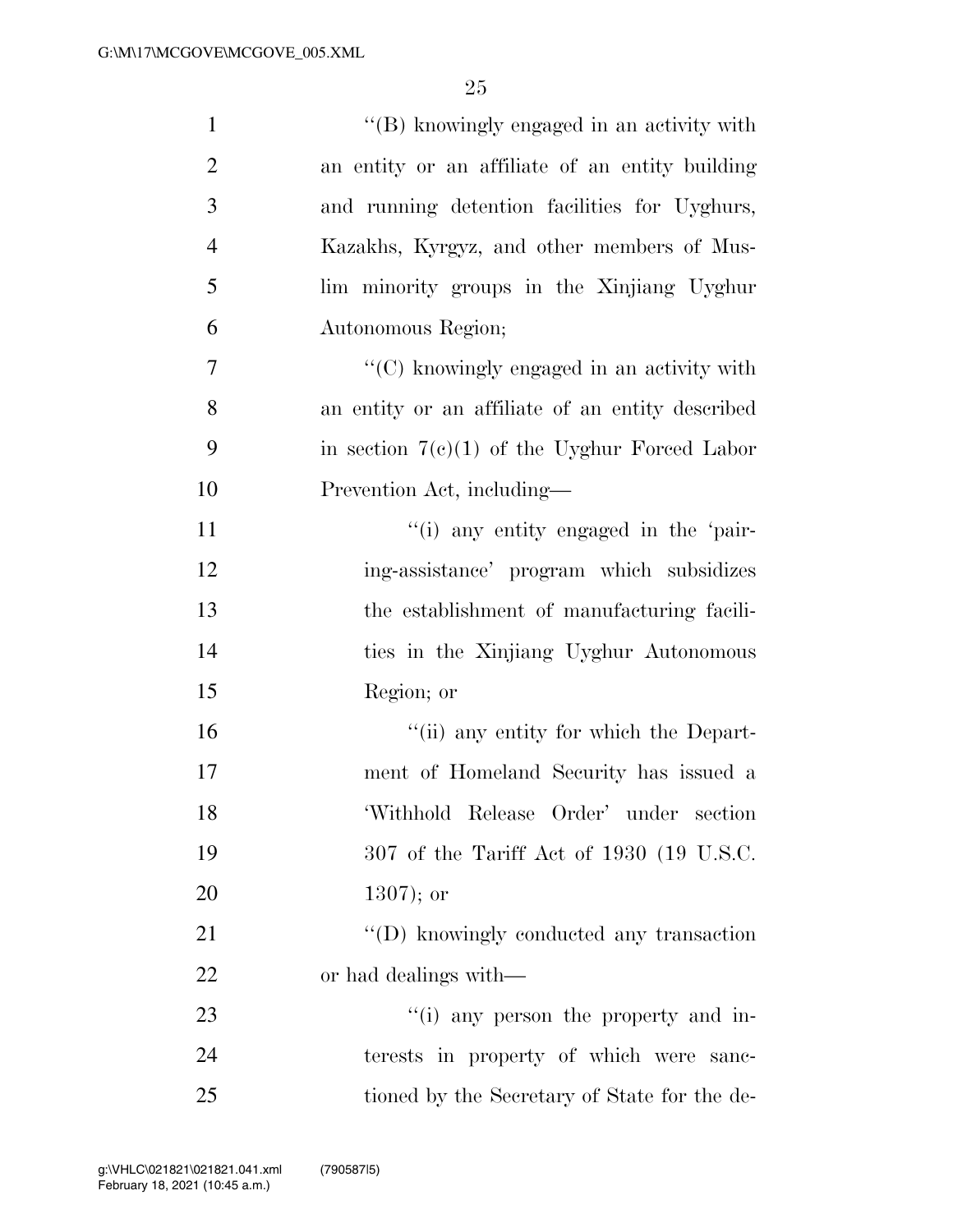| $\mathbf{1}$   | tention or abuse of Uyghurs, Kazakhs,               |
|----------------|-----------------------------------------------------|
| $\mathfrak{2}$ | Kyrgyz, or other members of Muslim mi-              |
| 3              | nority groups in the Xinjiang Uyghur Au-            |
| $\overline{4}$ | tonomous Region;                                    |
| 5              | "(ii) any person the property and in-               |
| 6              | terests in property of which are sanctioned         |
| $\overline{7}$ | pursuant to the Global Magnitsky Human              |
| 8              | Rights Accountability Act (22 U.S.C. 2656)          |
| 9              | note); or                                           |
| 10             | "(iii) any person or entity responsible             |
| 11             | for, or complicit in, committing atrocities         |
| 12             | in the Xinjiang Uyghur Autonomous Re-               |
| 13             | gion.                                               |
| 14             | $``(2)$ INFORMATION REQUIRED.—                      |
| 15             | "(A) IN GENERAL.—If an issuer described             |
| 16             | under paragraph $(1)$ or an affiliate of the issuer |
| 17             | has engaged in any activity described in para-      |
| 18             | graph (1), the information required by this         |
| 19             | paragraph is a detailed description of each such    |
| 20             | activity, including—                                |
| 21             | "(i) the nature and extent of the ac-               |
| 22             | tivity;                                             |
| 23             | "(ii) the gross revenues and net prof-              |
| 24             | its, if any, attributable to the activity; and      |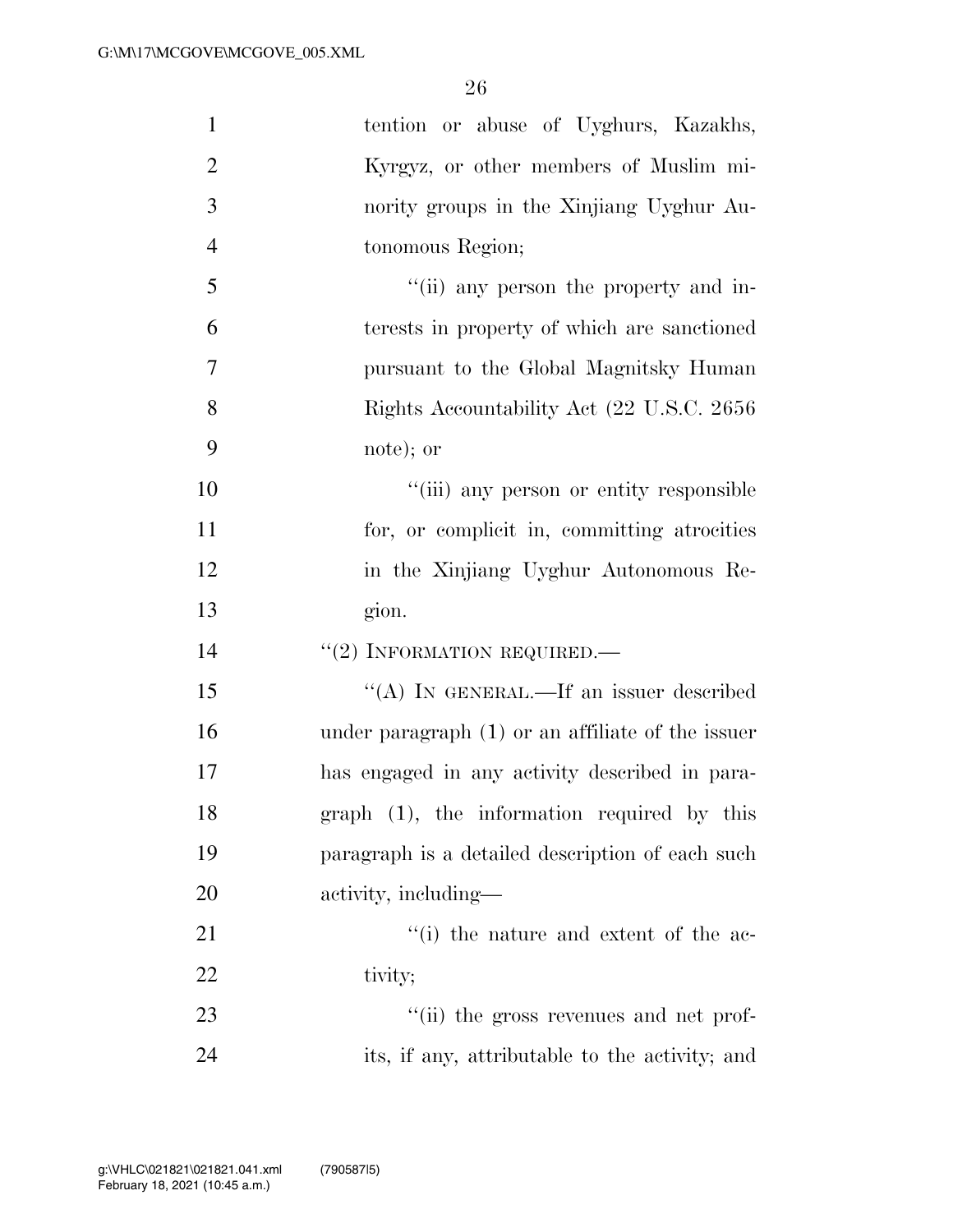| $\mathbf{1}$   | "(iii) whether the issuer or the affil-                |
|----------------|--------------------------------------------------------|
| $\overline{2}$ | iate of the issuer (as the case may be) in-            |
| 3              | tends to continue the activity.                        |
| $\overline{4}$ | "(B) EXCEPTION.—The requirement to                     |
| 5              | disclose information under this paragraph shall        |
| 6              | not include information on activities of the           |
| $\tau$         | issuer or any affiliate of the issuer activities re-   |
| 8              | lating to-                                             |
| 9              | ``(i)<br>the import of manufactured                    |
| 10             | goods, including electronics, food products,           |
| 11             | textiles, shoes, and teas, that originated in          |
| 12             | the Xinjiang Uyghur Autonomous Region;                 |
| 13             | or                                                     |
| 14             | "(ii) manufactured goods containing                    |
| 15             | materials that originated or are sourced in            |
| 16             | the Xinjiang Uyghur Autonomous Region.                 |
| 17             | "(3) NOTICE OF DISCLOSURES.—If an issuer               |
| 18             | reports under paragraph (1) that the issuer or an      |
| 19             | affiliate of the issuer has knowingly engaged in any   |
| <b>20</b>      | activity described in that paragraph, the issuer shall |
| 21             | separately file with the Commission, concurrently      |
| 22             | with the annual or quarterly report under subsection   |
| 23             | (a), a notice that the disclosure of that activity has |
| 24             | been included in that annual or quarterly report that  |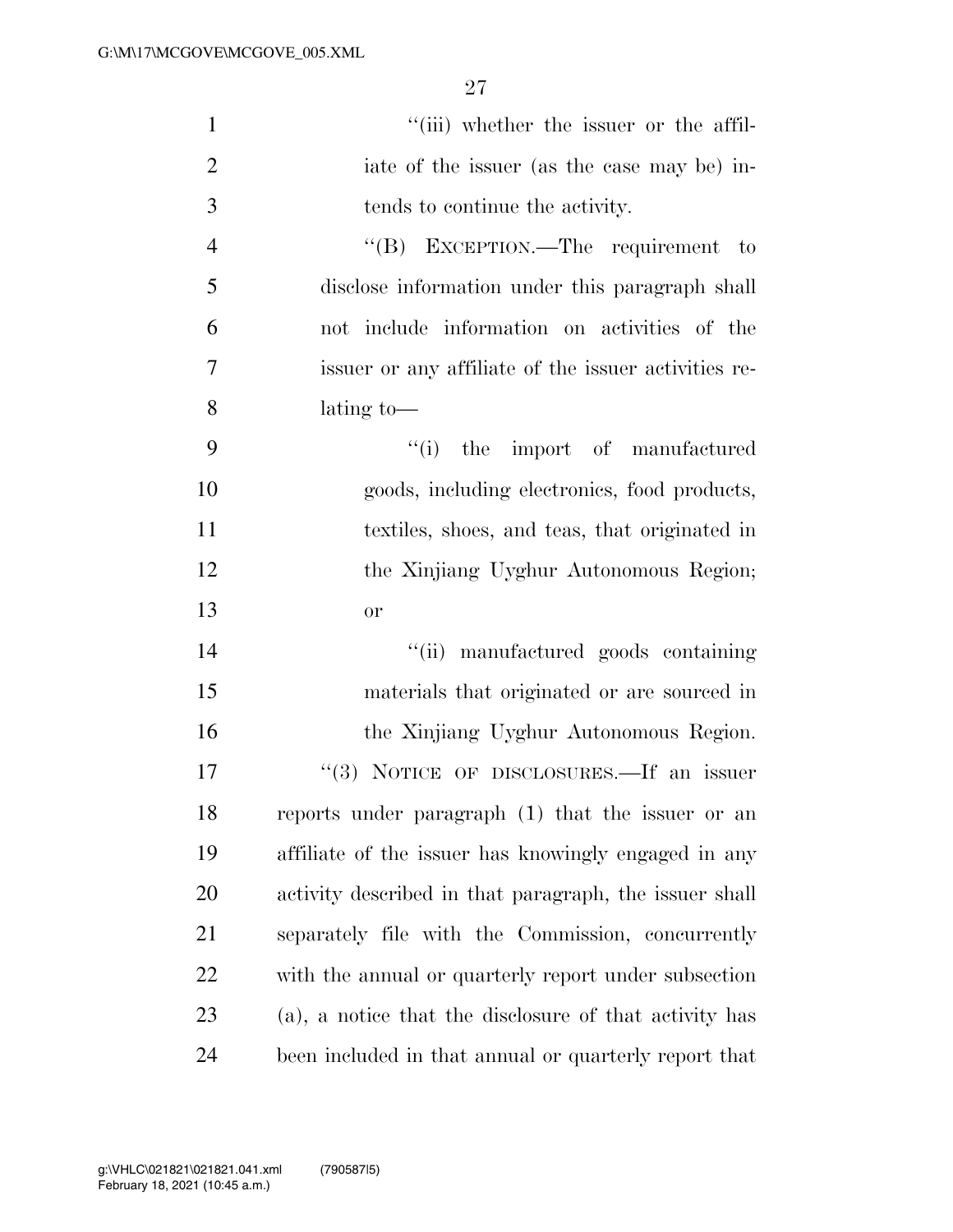| $\mathbf{1}$   | identifies the issuer and contains the information re- |
|----------------|--------------------------------------------------------|
| $\overline{2}$ | quired by paragraph $(2)$ .                            |
| 3              | "(4) PUBLIC DISCLOSURE OF INFORMATION.-                |
| 4              | Upon receiving a notice under paragraph $(3)$ that an  |
| 5              | annual or quarterly report includes a disclosure of    |
| 6              | an activity described in paragraph (1), the Commis-    |
| 7              | sion shall promptly—                                   |
| 8              | "(A) transmit the report to-                           |
| 9              | $"(i)$ the President;                                  |
| 10             | "(ii) the Committee on Foreign Af-                     |
| 11             | fairs and the Committee on Financial                   |
| 12             | Services of the House of Representatives;              |
| 13             | and                                                    |
| 14             | "(iii) the Committee on Foreign Rela-                  |
| 15             | tions and the Committee on Banking,                    |
| 16             | Housing, and Urban Affairs of the Senate;              |
| 17             | and                                                    |
| 18             | $\lq\lq$ (B) make the information provided in the      |
| 19             | disclosure and the notice available to the public      |
| 20             | by posting the information on the Internet             |
| 21             | website of the Commission.                             |
| 22             | "(5) INVESTIGATIONS.—Upon receiving a re-              |
| 23             | port under paragraph (4) that includes a disclosure    |
| 24             | of an activity described in paragraph (1), the Presi-  |
| 25             | dent shall—                                            |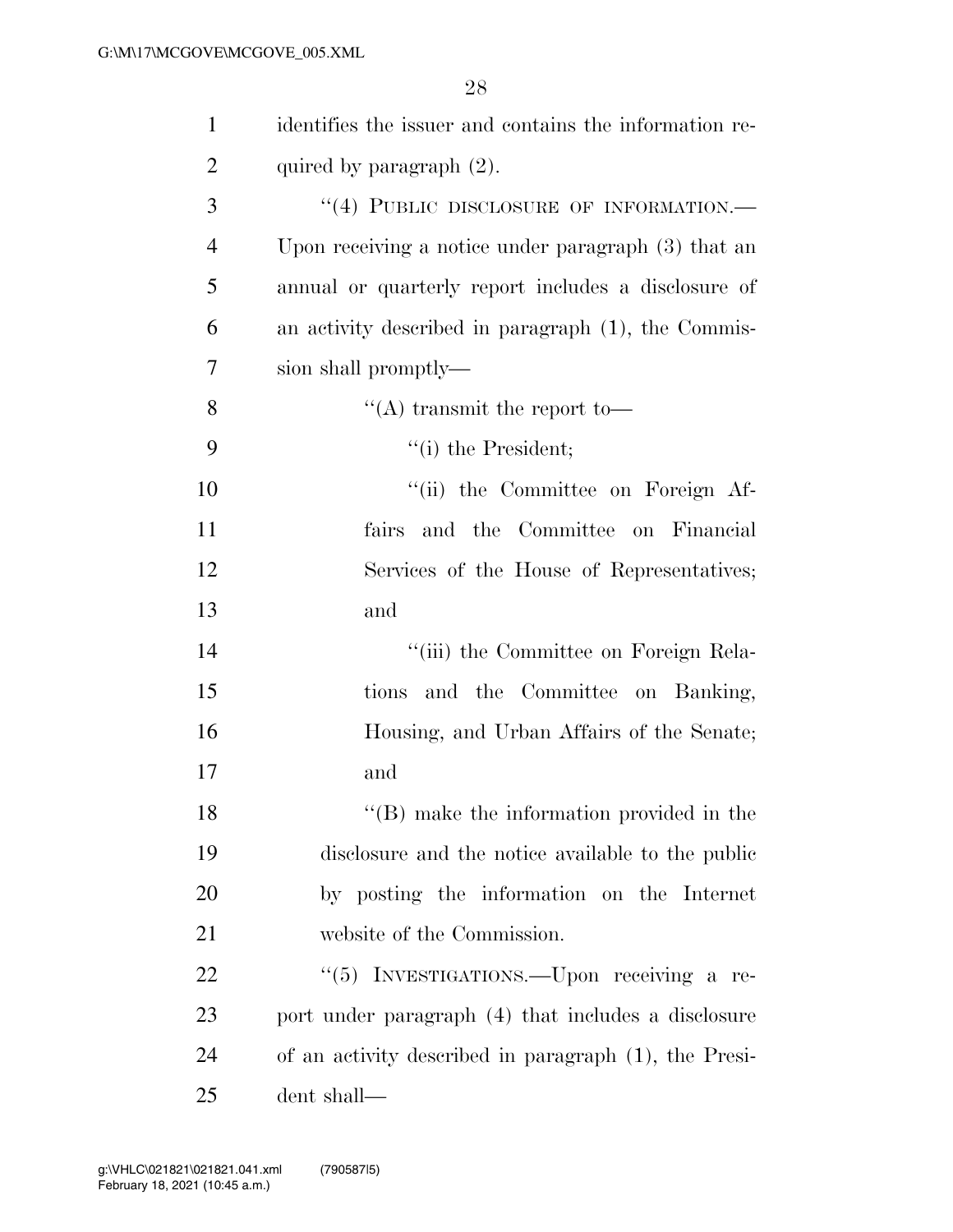| $\mathbf{1}$   | $\lq\lq$ make a determination with respect to                |
|----------------|--------------------------------------------------------------|
| $\overline{2}$ | whether any investigation is needed into the                 |
| 3              | possible imposition of sanctions under the Glob-             |
| $\overline{4}$ | al Magnitsky Human Rights Accountability Act                 |
| 5              | $(22 \text{ U.S.C. } 2656 \text{ note})$ or section 8 of the |
| 6              | Uyghur Forced Labor Prevention Act or wheth-                 |
| $\overline{7}$ | er criminal investigations are warranted under               |
| 8              | statutes intended to hold accountable individ-               |
| 9              | uals or entities involved in the importation of              |
| 10             | goods produced by forced labor, including under              |
| 11             | section 545, 1589, or $1761$ of title 18, United             |
| 12             | States Code; and                                             |
| 13             | $\lq\lq$ (B) not later than 180 days after initi-            |
| 14             | ating any such investigation, make a determina-              |
| 15             | tion with respect to whether a sanction should               |
| 16             | be imposed or criminal investigations initiated              |
| 17             | with respect to the issuer or the affiliate of the           |
| 18             | issuer (as the case may be).                                 |
| 19             | "(6) ATROCITIES DEFINED.—In this subsection,                 |

 the term 'atrocities' has the meaning given the term in section 6(2) of the Elie Wiesel Genocide and Atrocities Prevention Act of 2018 (Public Law 115– 441; 22 U.S.C. 2656 note).''.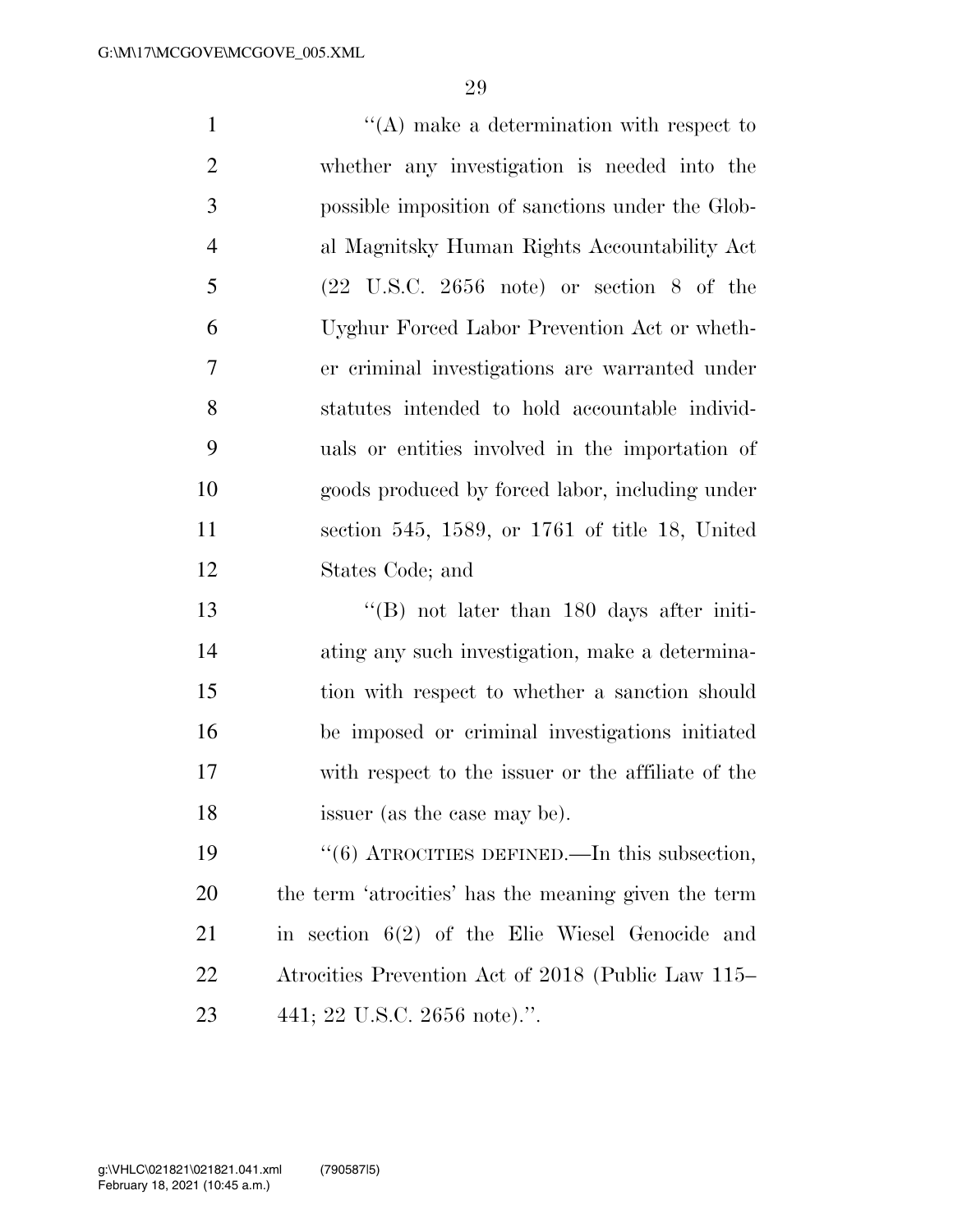(c) SUNSET.—Section 13(s) of the Securities Ex- change Act of 1934, as added by subsection (b), is re-pealed on the earlier of—

 (1) the date that is 8 years after the date of the enactment of this Act; or

 (2) the date on which the President submits to the appropriate congressional committees a deter- mination that the Government of the People's Re- public of China has ended mass internment, forced labor, and any other gross violations of human rights experienced by Uyghurs, Kazakhs, Kyrgyz, and members of other Muslim minority groups in the Xinjiang Uyghur Autonomous Region.

 (d) EFFECTIVE DATE.—The amendment made by subsection (b) shall take effect with respect to reports re- quired to be filed with the Securities and Exchange Com- mission after the date that is 180 days after the date of the enactment of this Act.

#### **SEC. 10. DEFINITIONS.**

In this Act:

 (1) APPROPRIATE CONGRESSIONAL COMMIT- TEES.—The term ''appropriate congressional com-mittees'' means—

 (A) the Committee on Foreign Affairs, the Committee on Financial Services, and the Com-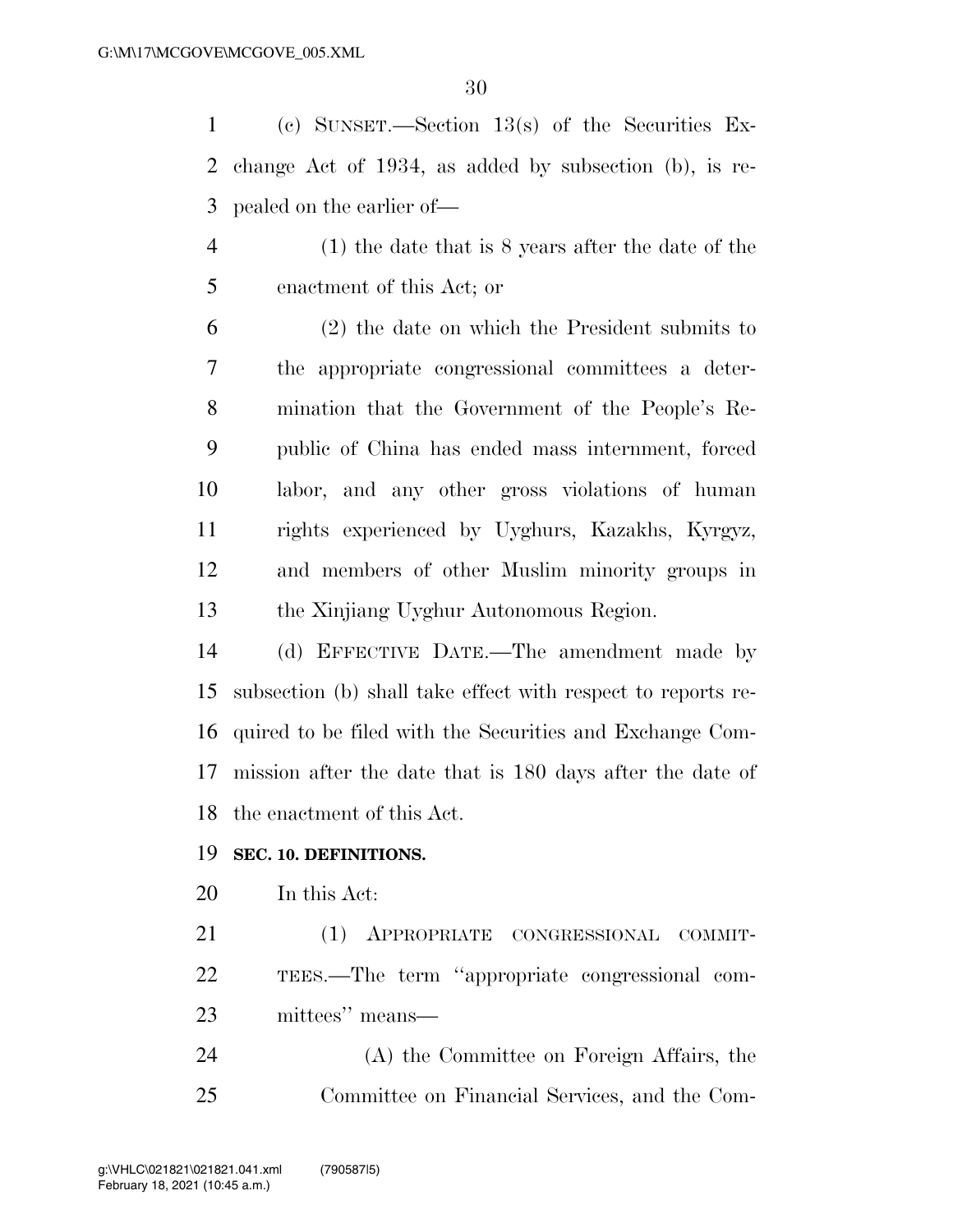| $\mathbf{1}$   | mittee on Ways and Means of the House of              |
|----------------|-------------------------------------------------------|
| $\overline{2}$ | Representatives; and                                  |
| 3              | (B) the Committee on Foreign Relations,               |
| $\overline{4}$ | the Committee on Banking, Housing, and                |
| 5              | Urban Affairs, and the Committee on Finance           |
| 6              | of the Senate.                                        |
| 7              | (2) ATROCITIES.—The term "atrocities" has             |
| 8              | the meaning given the term in section $6(2)$ of the   |
| 9              | Elie Wiesel Genocide and Atrocities Prevention Act    |
| 10             | of 2018 (Public Law 115–441; 22 U.S.C. 2656           |
| 11             | note).                                                |
| 12             | (3) CRIMES AGAINST HUMANITY.—The term                 |
| 13             | "crimes against humanity" includes, when com-         |
| 14             | mitted as part of a widespread or systematic attack   |
| 15             | directed against any civilian population, with knowl- |
| 16             | edge of the attack—                                   |
| 17             | $(A)$ murder;                                         |
| 18             | (B) deportation or forcible transfer of pop-          |
| 19             | ulation;                                              |
| 20             | $(C)$ torture;                                        |
| 21             | (D) extermination;                                    |
| 22             | $(E)$ enslavement;                                    |
| 23             | (F) rape, sexual slavery, or any other form           |
| 24             | of sexual violence of comparable severity;            |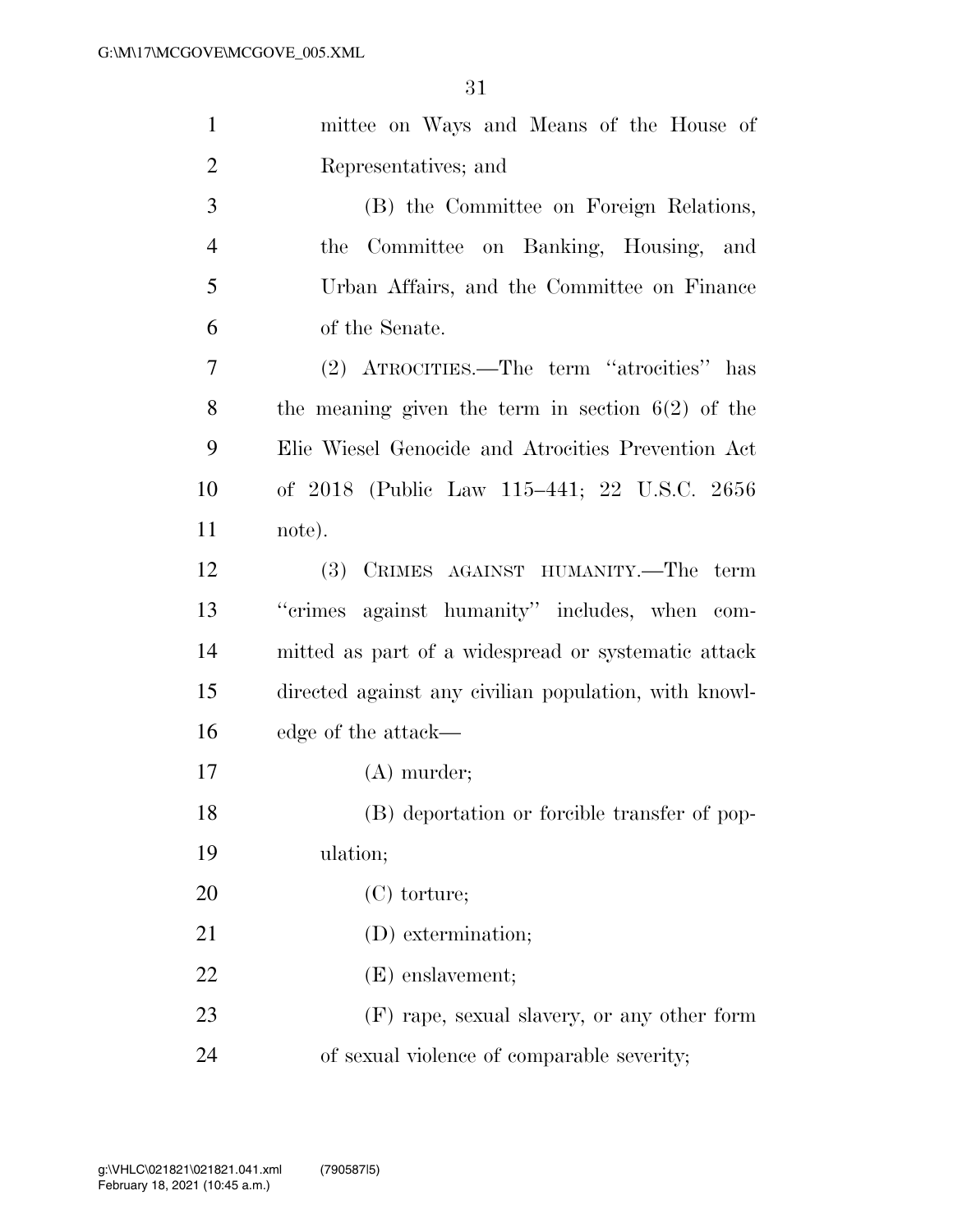| $\mathbf{1}$   | (G) persecution against any identifiable              |
|----------------|-------------------------------------------------------|
| $\overline{2}$ | group or collectivity on political, racial, na-       |
| 3              | tional, ethnic, cultural, religious, gender, or       |
| $\overline{4}$ | other grounds that are universally recognized as      |
| 5              | impermissible under international law; and            |
| 6              | (H) enforced disappearance of persons.                |
| $\overline{7}$ | (4) FORCED LABOR.—The term "forced labor"             |
| 8              | has the meaning given the term in section 307 of the  |
| 9              | Tariff Act of 1930 (19 U.S.C. 1307).                  |
| 10             | (5) FOREIGN PERSON.—The term "foreign per-            |
| 11             | son" means a person that is not a United States       |
| 12             | person.                                               |
| 13             | (6) PERSON.—The term "person" means an in-            |
| 14             | dividual or entity.                                   |
| 15             | (7) MASS POPULATION SURVEILLANCE<br>SYS-              |
| 16             | TEM.—The term "mass population surveillance sys-      |
| 17             | tem" means installation and integration of facial     |
| 18             | recognition cameras, biometric data collection, cell  |
| 19             | phone surveillance, and artificial intelligence tech- |
| 20             | nology with the "Sharp Eyes" and "Integrated Joint"   |
| 21             | Operations Platform" or other technologies that are   |
| 22             | used by Chinese security forces for surveillance and  |
| 23             | big-data predictive policing.                         |
| 24             | <b>UNITED</b><br>(8)<br>STATES PERSON.—The<br>term    |
| 25             | "United States person" means-                         |